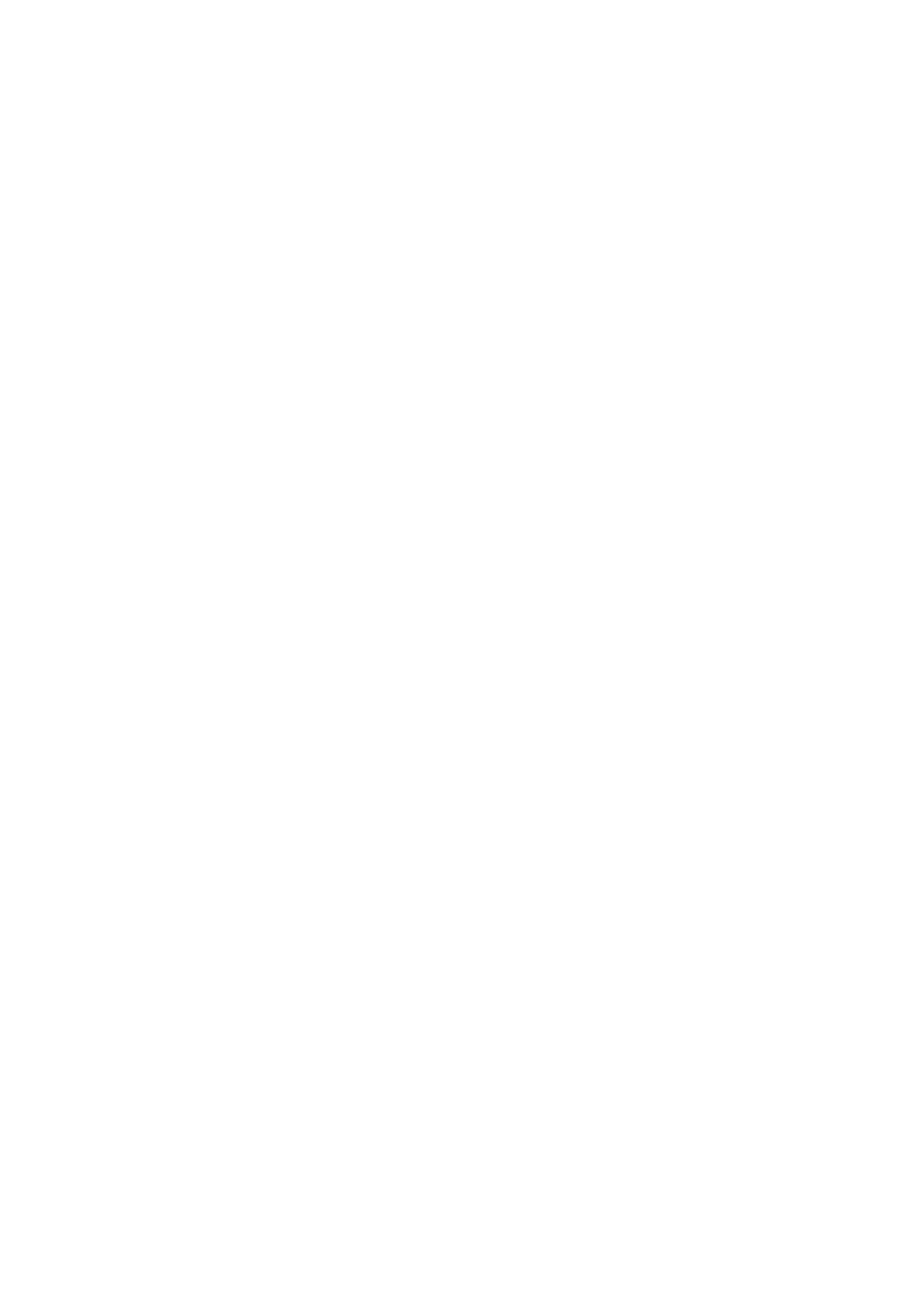

| 16      |                         | 21      |                          | 26      |                                                      |
|---------|-------------------------|---------|--------------------------|---------|------------------------------------------------------|
|         |                         |         |                          |         |                                                      |
|         | BB-16-016               |         | BB-16-021                |         | BB-16-026                                            |
| $CAS$ # | 69863-36-1              | $CAS$ # | 71989-33-8               | CAS #   | 22838-58-0                                           |
|         | Cbz-Thr(Bzl)-OH         |         | Fmoc-Ser(tBu)-OH         |         | Boc-D-Val-OH                                         |
|         |                         |         |                          |         | $Boc \times N$                                       |
| 17      |                         | 22      |                          | 27      | $\sim$ он                                            |
|         | BB-16-017               |         | BB-16-022                |         | BB-16-027                                            |
| $CAS$ # | 35661-39-3              | CAS#    | 83792-48-7               | $CAS$ # | 16937-99-8                                           |
|         | Fmoc-Ala-OH             |         | Fmoc-Ser(BzI)-OH         |         | Boc-D-Leu-OH                                         |
|         |                         |         |                          |         |                                                      |
| 18      |                         | 23      |                          | 28      |                                                      |
|         | BB-16-018               |         | BB-16-023                |         | BB-16-028                                            |
| $CAS$ # | 68858-20-8              | CAS #   | 71989-35-0               | $CAS$ # | 55721-65-8                                           |
|         | Fmoc-Val-OH             |         | Fmoc-Thr(tBu)-OH         |         | Boc-D-lle-OH                                         |
|         |                         |         |                          |         | $\Omega$<br>$\frac{H}{N}$<br>Boc <sup>-</sup><br>OH) |
| 19      |                         | 24      |                          | 29      |                                                      |
|         |                         |         |                          |         |                                                      |
| $CAS$ # | BB-16-019<br>35661-60-0 | $CAS$ # | BB-16-024<br>117872-75-0 | $CAS$ # | BB-16-029                                            |
|         |                         |         |                          |         |                                                      |
|         | Fmoc-Leu-OH             |         | Fmoc-Thr(Bzl)-OH         |         | Boc-D-Ser(tBu)-OH                                    |
|         |                         |         |                          |         |                                                      |
| $20\,$  |                         | 25      |                          | $30\,$  |                                                      |
|         |                         |         |                          |         |                                                      |
| $CAS$ # | BB-16-020<br>71989-23-6 | CAS#    | BB-16-025<br>7764-95-6   | $CAS$ # | BB-16-030<br>47173-80-8                              |
|         | Fmoc-lle-OH             |         | Boc-D-Ala-OH             |         | Boc-D-Ser(Bzl)-OH                                    |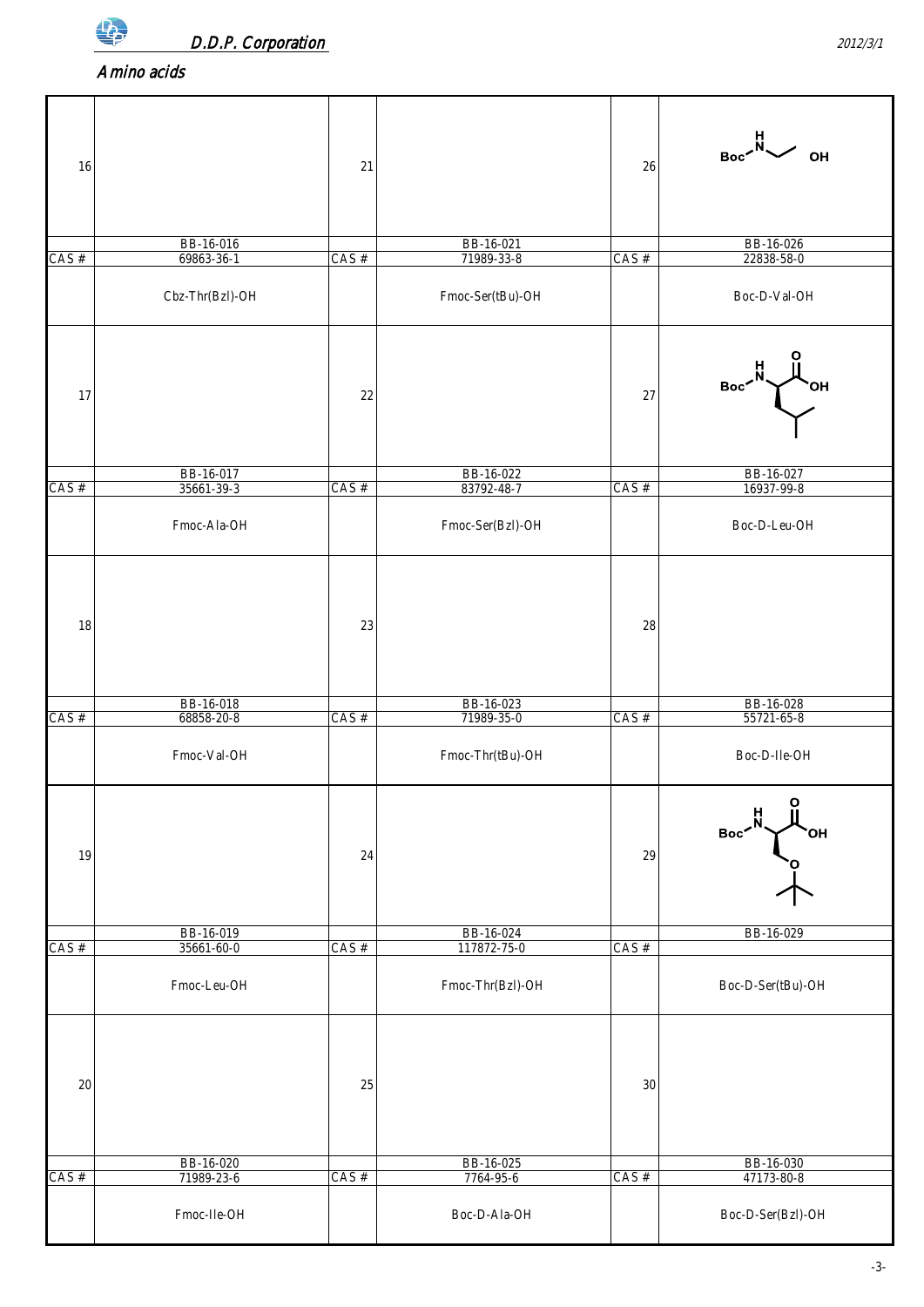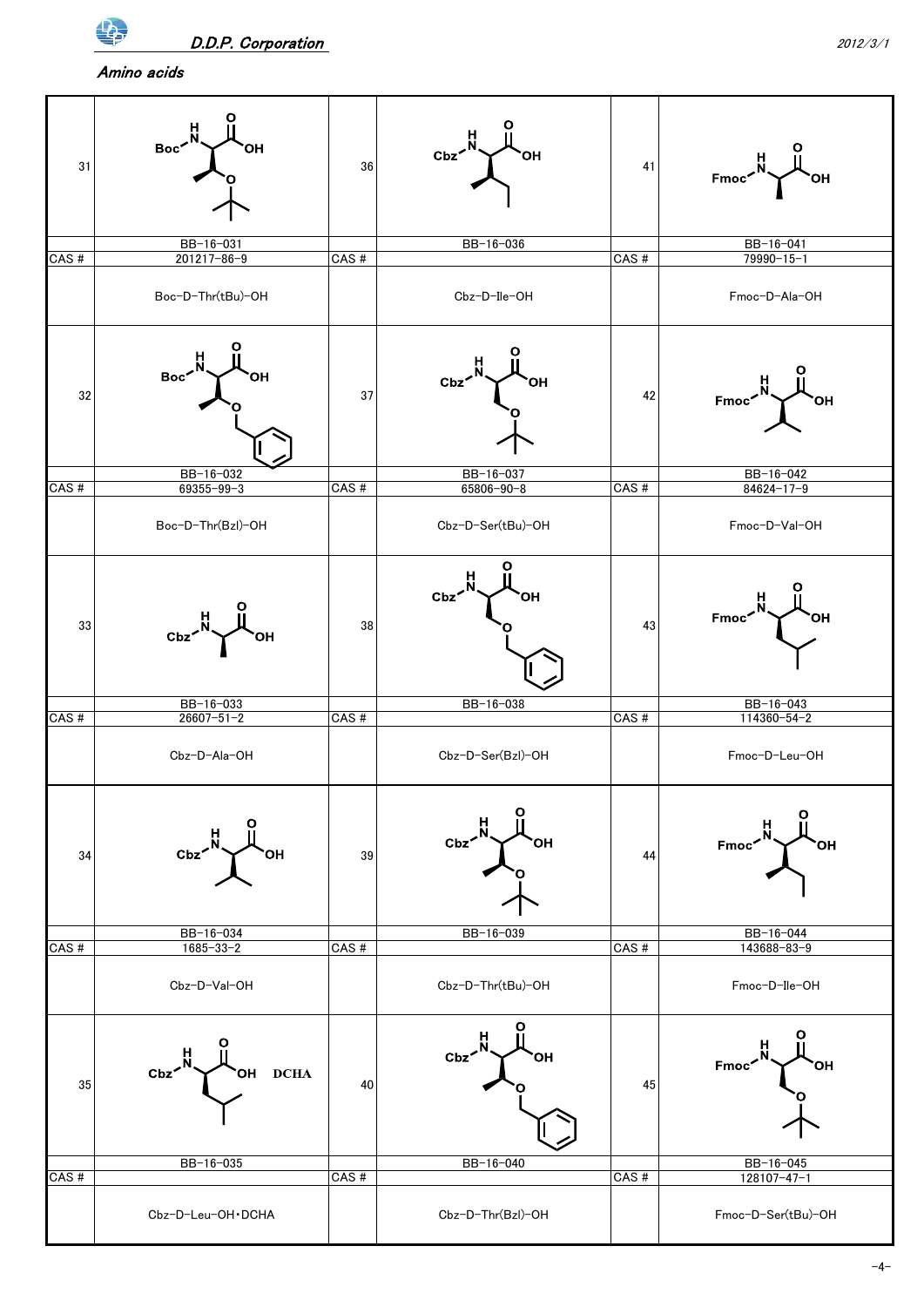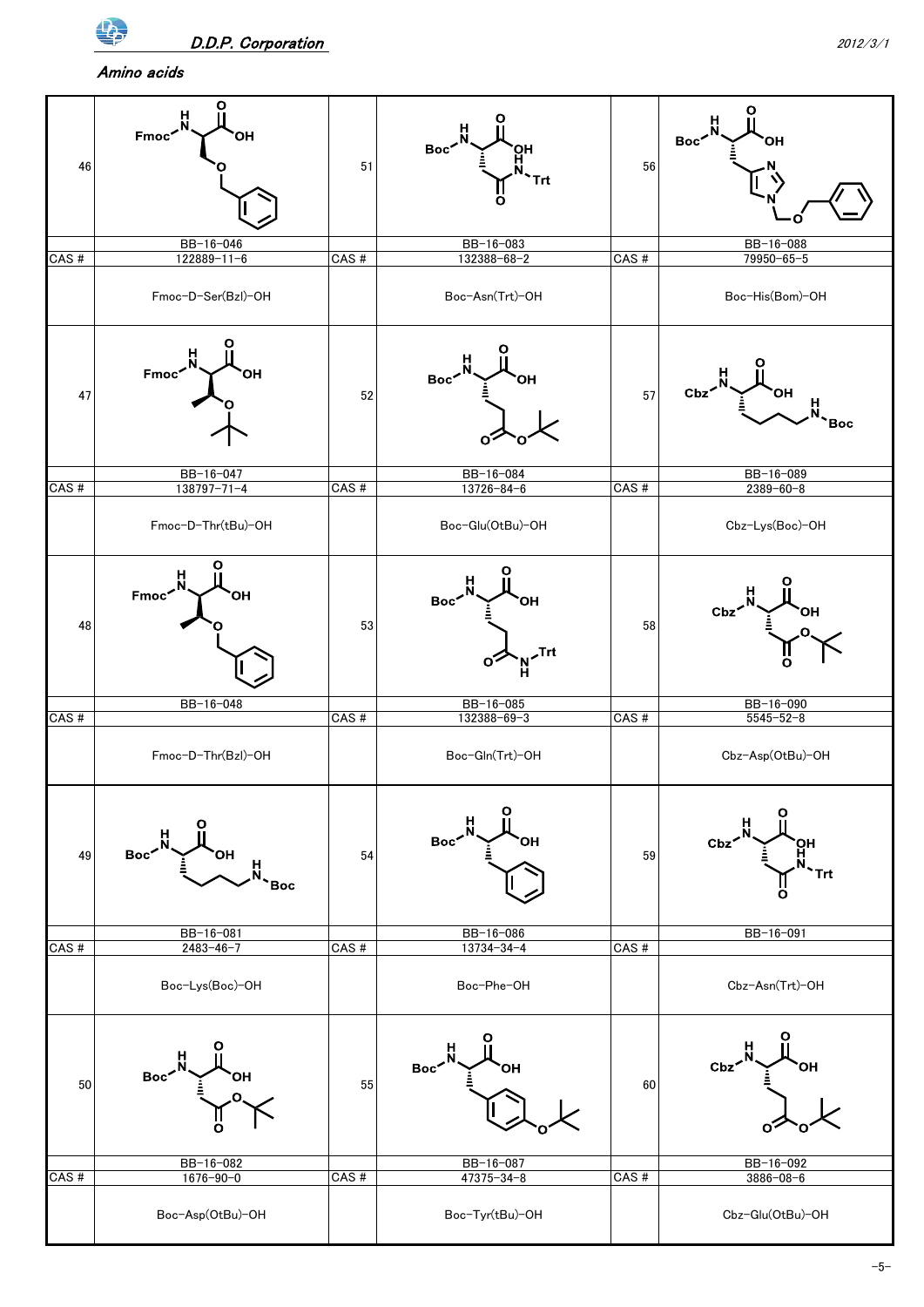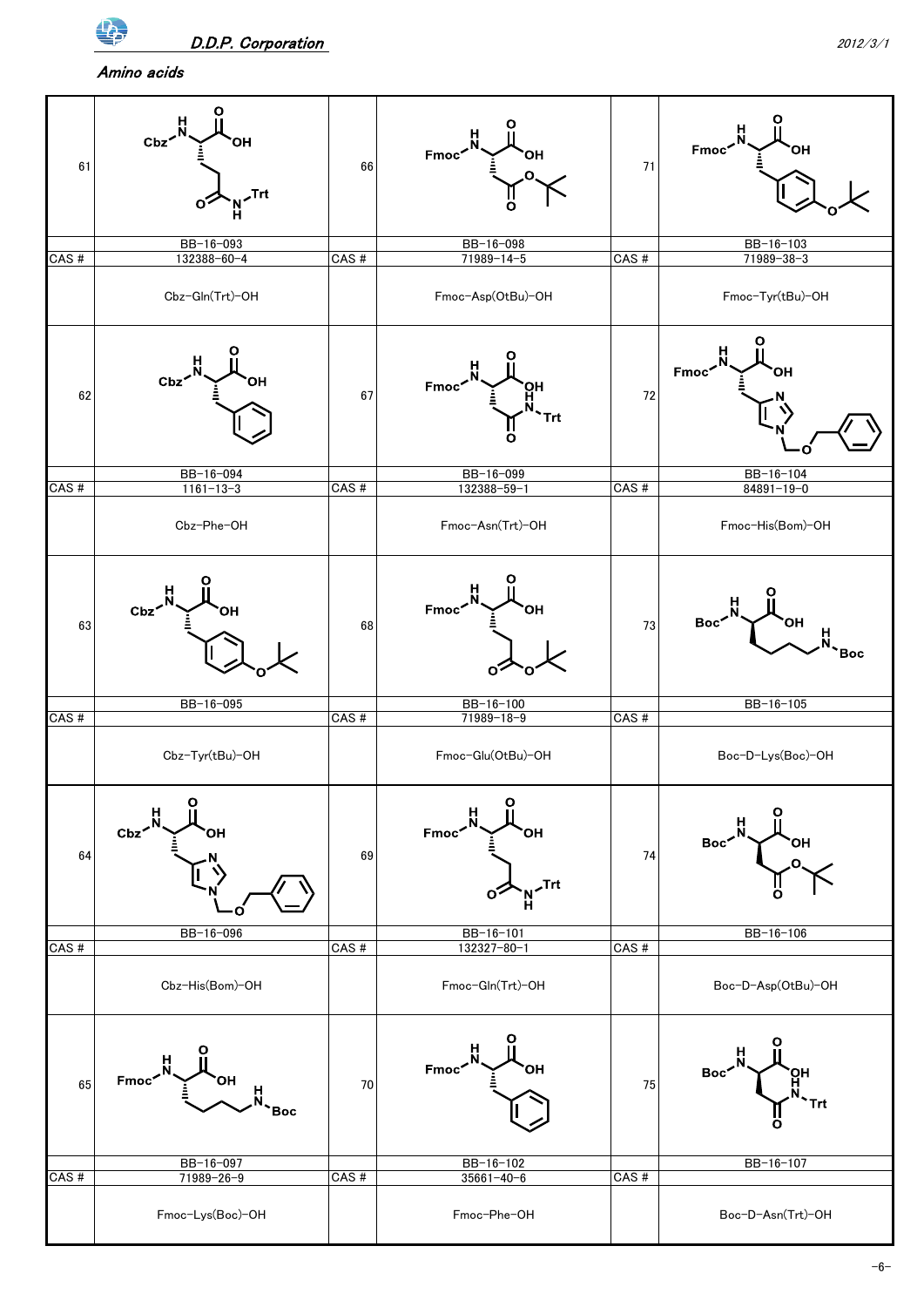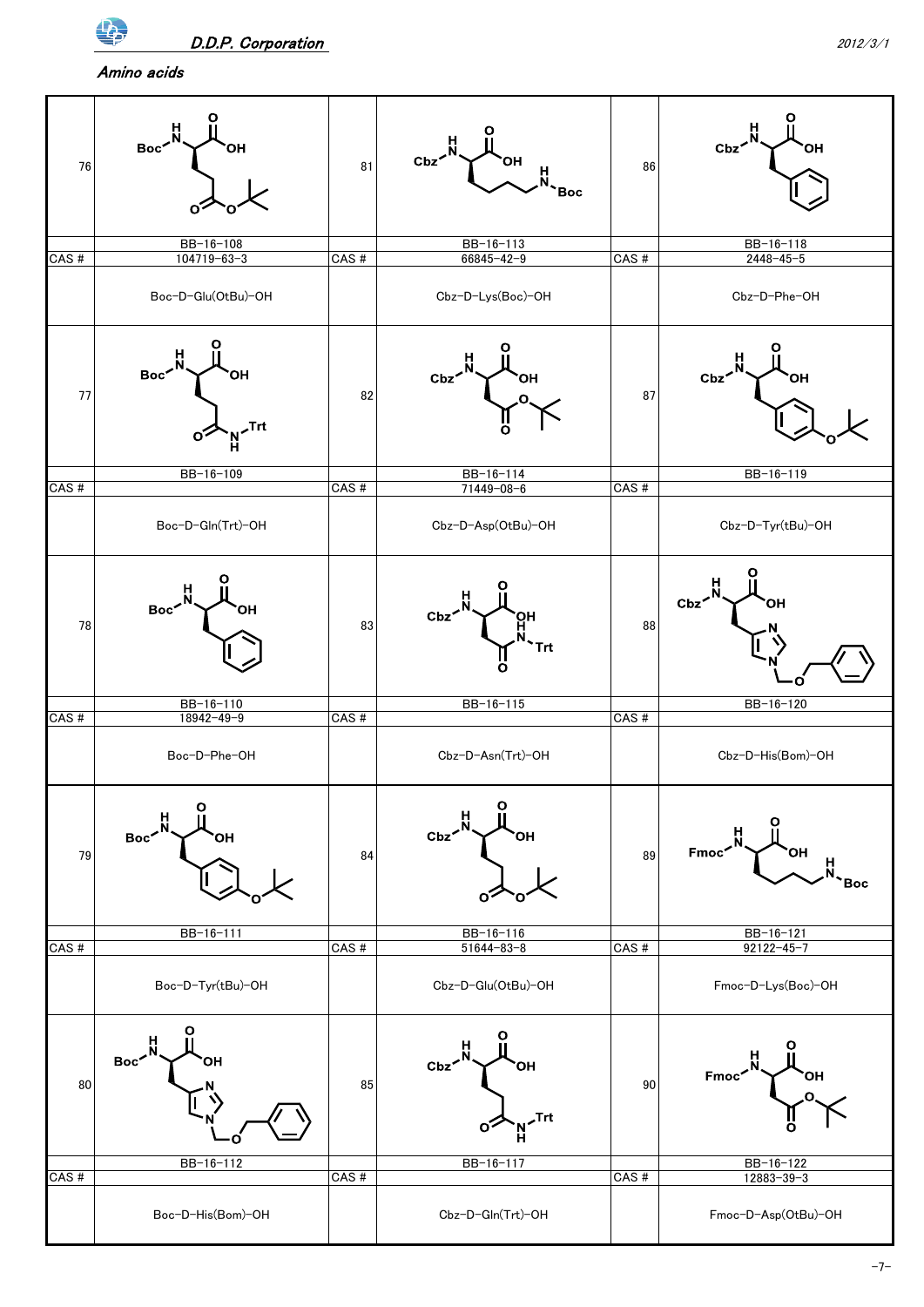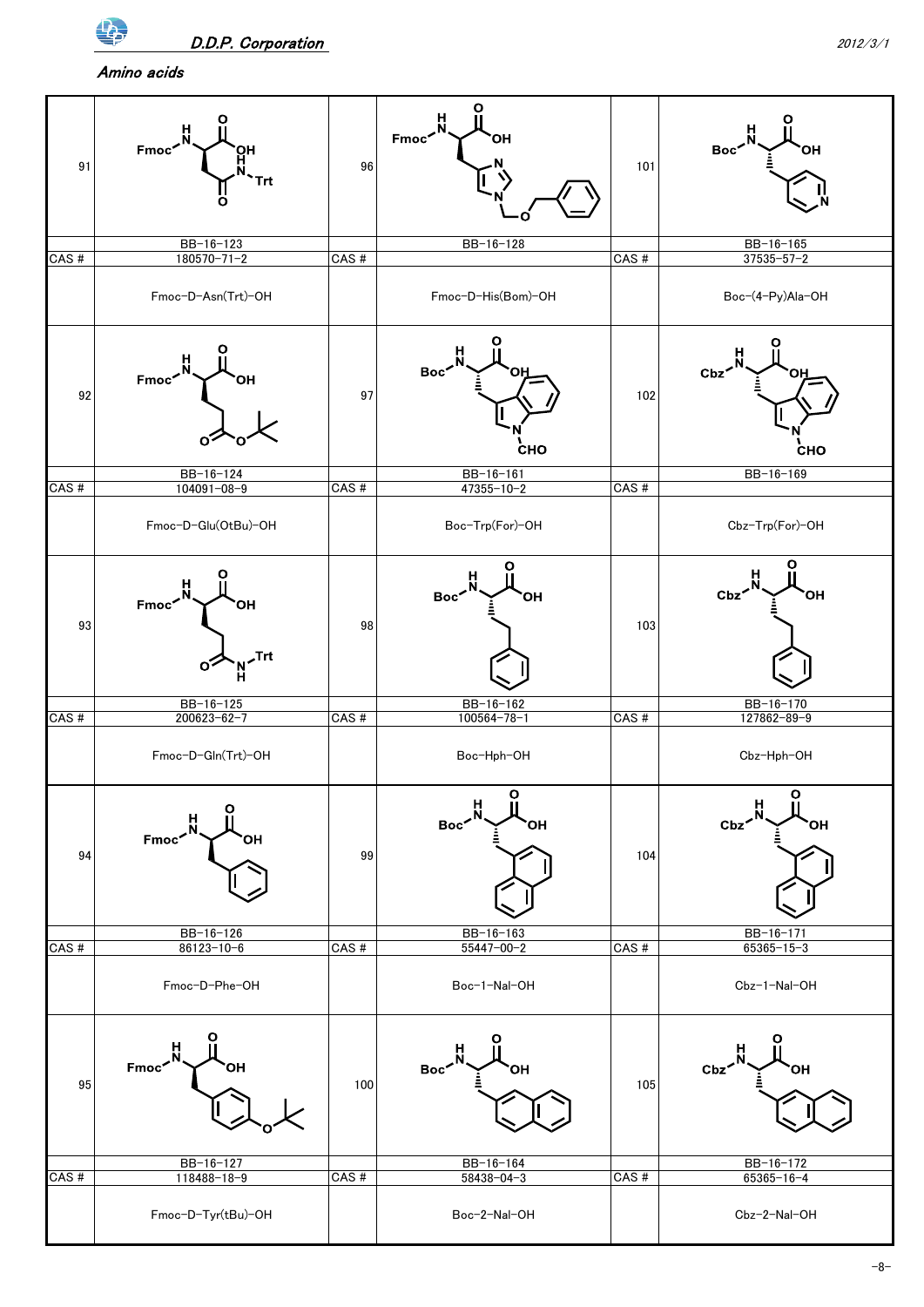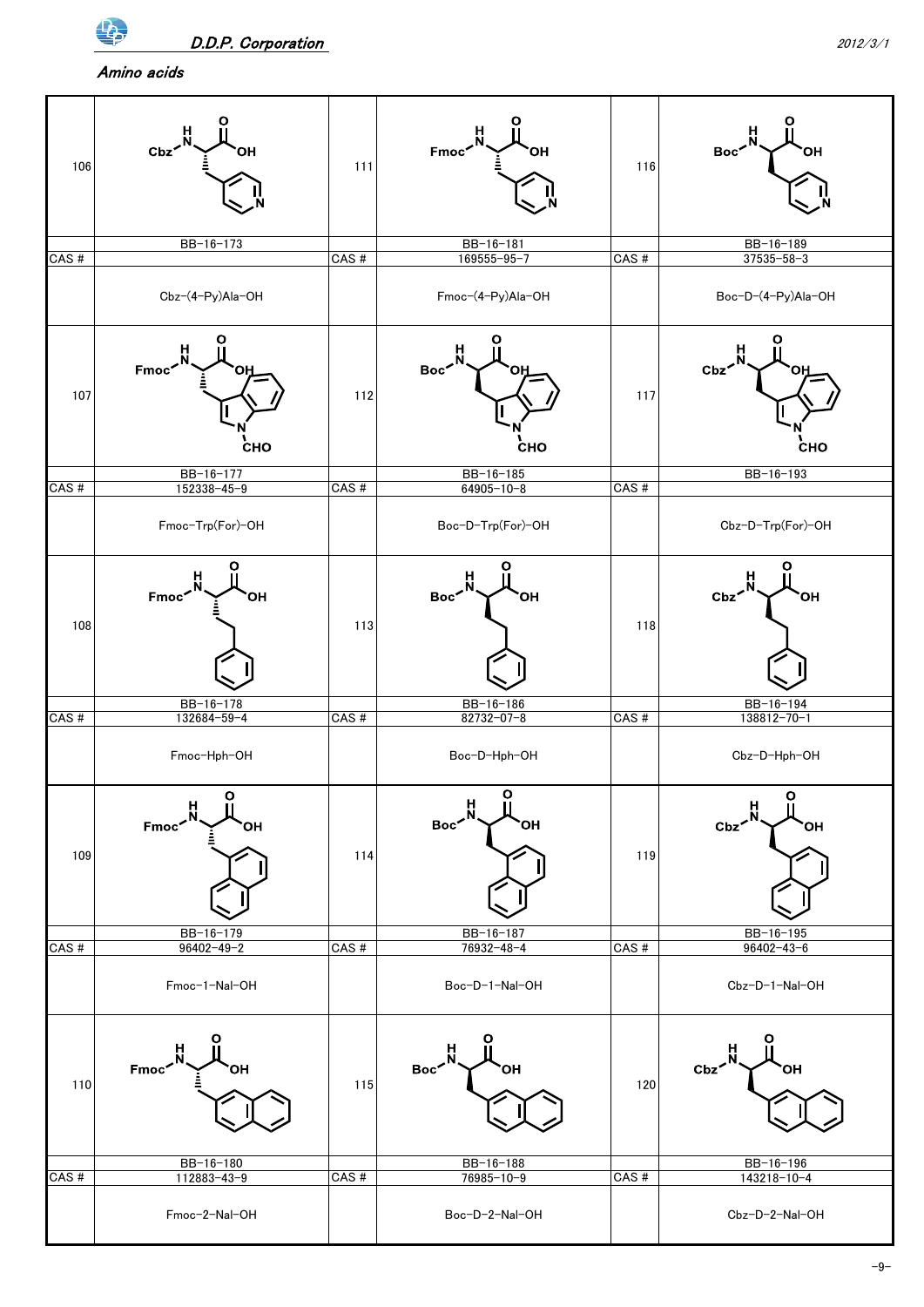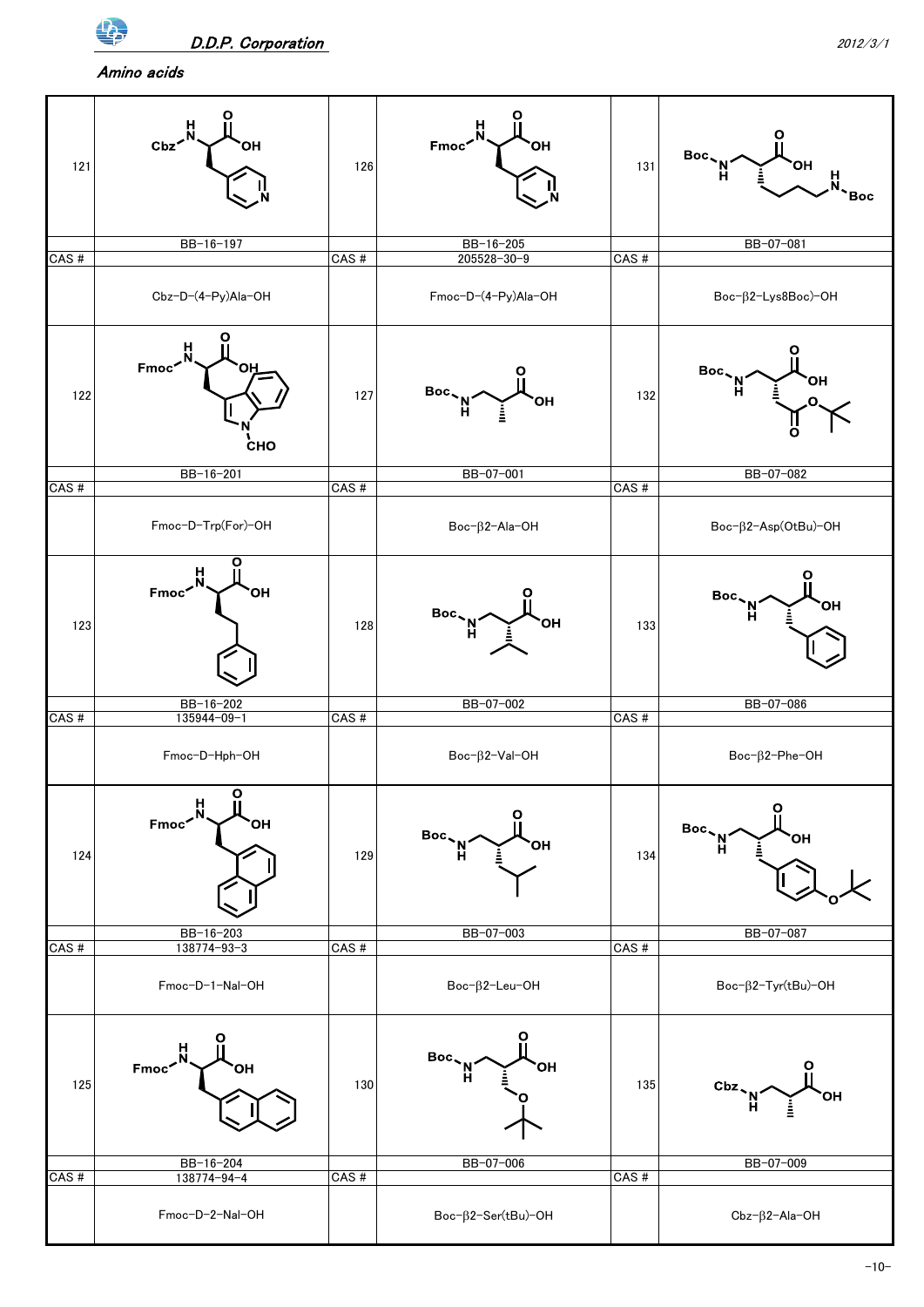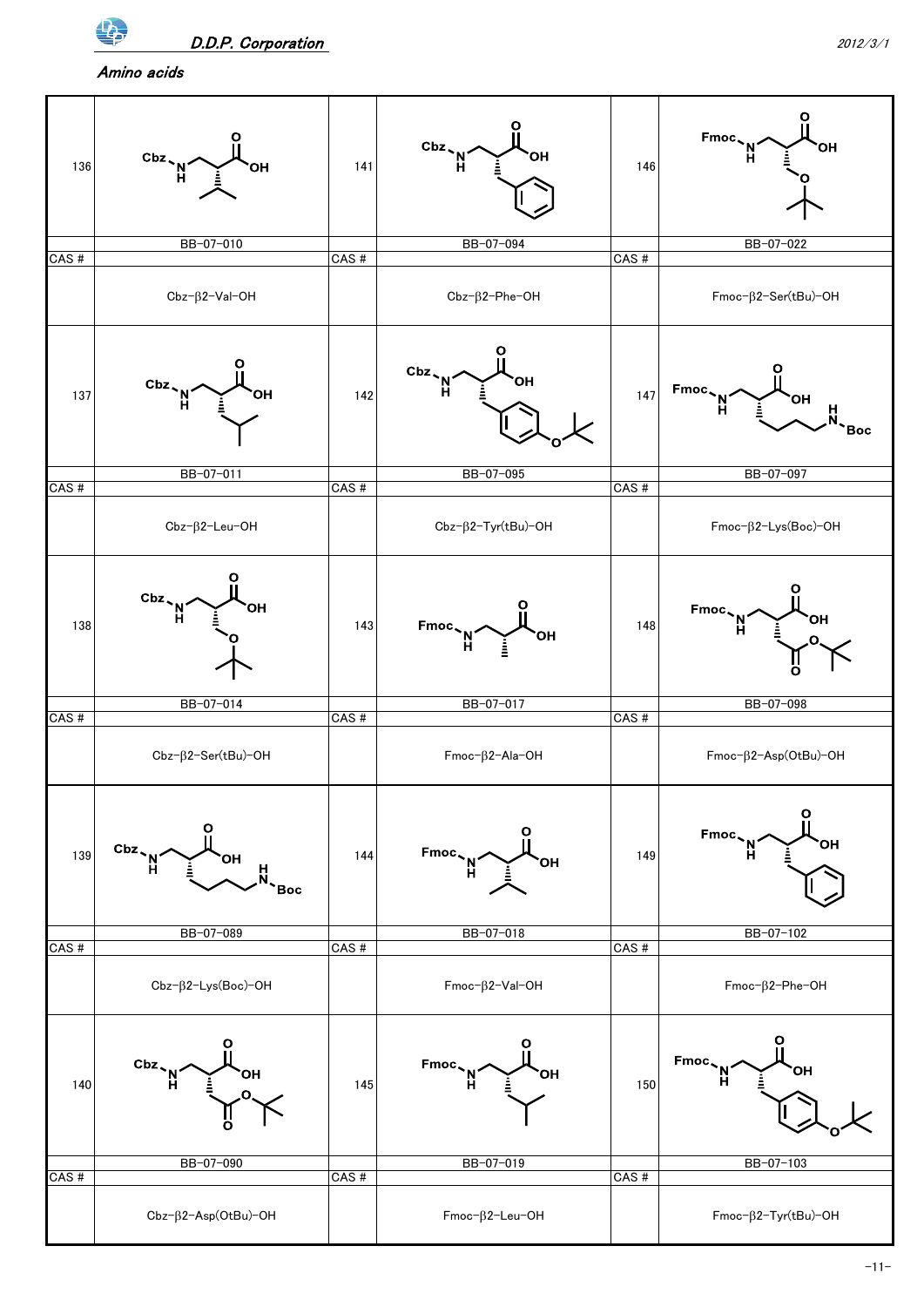$\Phi$ 

D.D.P. Corporation 2012/3/1

Amino alcohols

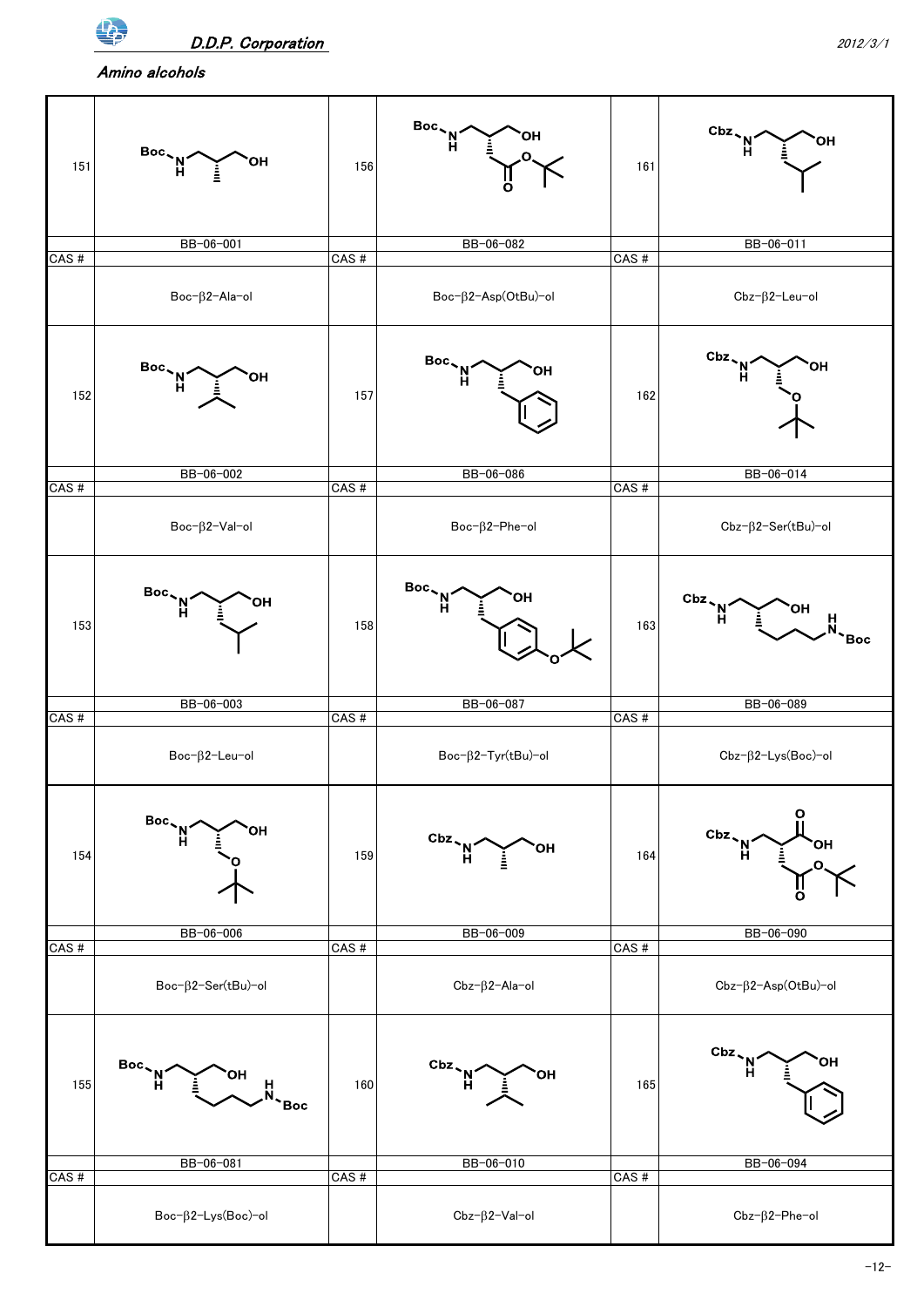Amino alcohols

 $\overline{\mathbf{P}}$ 

| 151     | $\frac{Cbz}{H}$<br>OН<br>BB-06-095      | 156     | $Fmoc \sim N^2$<br>OH)<br>$M_{\sim}$ Boc<br>BB-06-097 | 161     |  |
|---------|-----------------------------------------|---------|-------------------------------------------------------|---------|--|
| $CAS$ # |                                         | CAS#    |                                                       | CAS#    |  |
|         | Cbz-ß2-Tyr(tBu)-ol                      |         | $Fmoc-\beta2$ -Lys(Boc)-ol                            |         |  |
| 152     | $Fmoc \sim M \sim H$<br><b>OH</b>       | 157     | Fmoc<br>OH<br>'N'<br>$\overline{O}$                   | 162     |  |
| $CAS$ # | BB-06-017                               | CAS#    | <b>BB-098</b>                                         | CAS#    |  |
|         | $Fmoc-\beta2-Ala-ol$                    |         | Fmoc-ß2-Asp(OtBu)-ol                                  |         |  |
| 153     | $Fmoc \sim M \sim H$<br>OH)             | 158     | $Fmoc \sim N^2$<br>ЮH                                 | 163     |  |
|         | BB-06-018                               |         | BB-06-102                                             |         |  |
| $CAS$ # | $Fmoc-\beta2-Val-ol$                    | CAS#    | $Fmoc-\beta2-Phe-ol$                                  | CAS#    |  |
| 154     | Fmoc,<br>OН<br>'N<br>H                  | 159     | $Fmoc \sim M \sim H$<br>OН                            | 164     |  |
| CAS#    | BB-06-019                               | CAS#    | BB-06-103                                             | CAS#    |  |
|         | $Fmoc-\beta2$ -Leu-ol                   |         | $Fmoc-\beta 2-Tyr(tBu)-Ol$                            |         |  |
| 155     | $Fmoc \sim M \sim H$<br>OH<br>BB-06-022 | 160     |                                                       | 165     |  |
| CAS#    |                                         | $CAS$ # |                                                       | $CAS$ # |  |
|         | $Fmoc-\beta2-Ser(tBu)-ol$               |         |                                                       |         |  |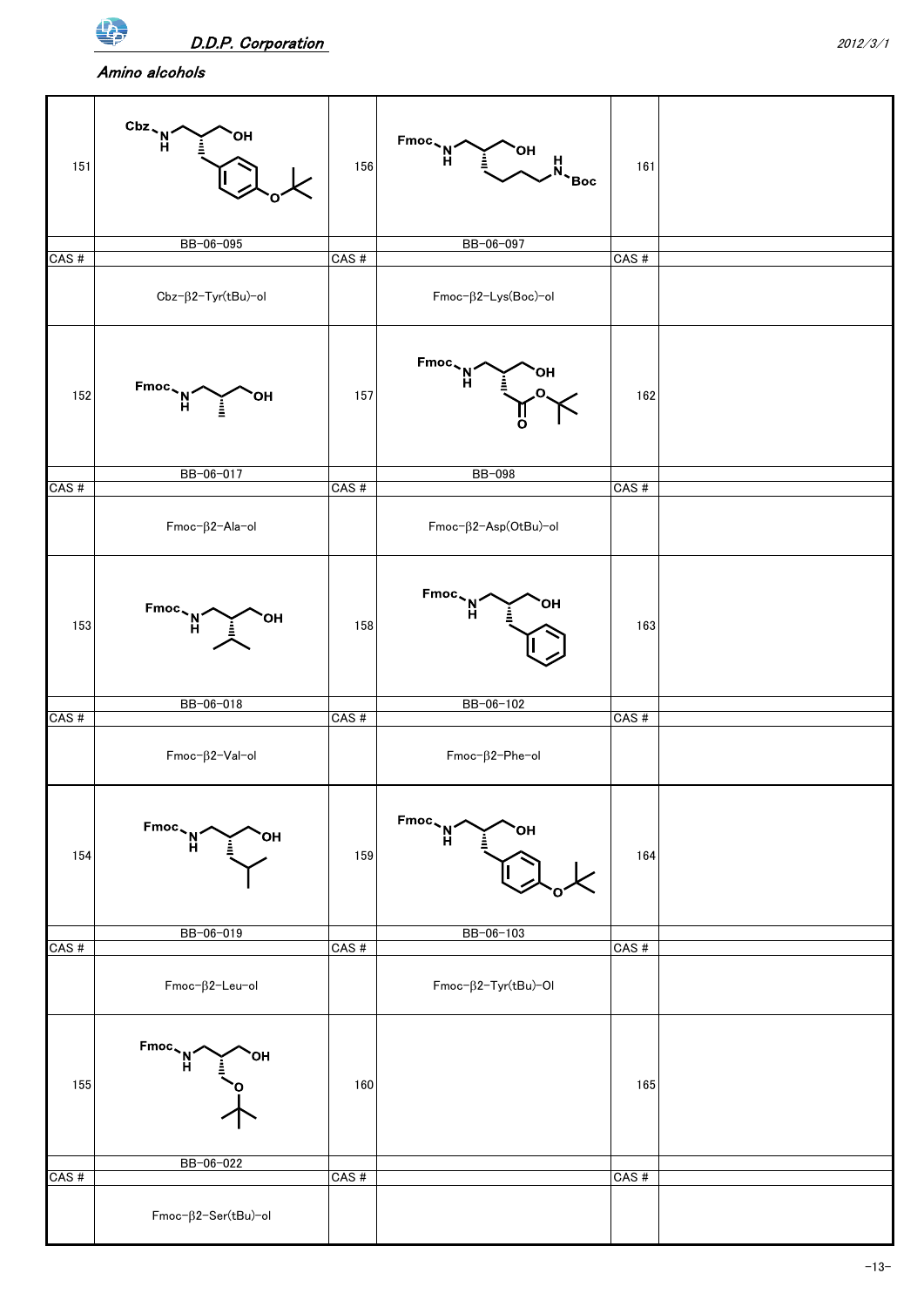| Compd ID                                          | CAS#        | amount         | price   | amount                               | price   |
|---------------------------------------------------|-------------|----------------|---------|--------------------------------------|---------|
| $1 $ Boc-Ala-OH                                   | 15761-38-3  | 25g            | 4,060   | 100 <sub>g</sub>                     | 5,800   |
| $2 $ Boc-Val-OH                                   | 13734-41-3  | 25g            | 4,340   | 100 <sub>g</sub>                     | 6,200   |
| 3Boc-Leu-OH                                       | 13139-15-6  | 25g            | 4,690   | 100 <sub>g</sub>                     | 6,700   |
| $4 $ Boc-Ile-OH                                   | 13139-16-7  | 25g            | 5,040   | 100 <sub>g</sub>                     | 7,200   |
| $5 Boc-Ser(tBu)-OH$                               | 13734-38-8  | 25g            | 27,200  | 100 <sub>g</sub>                     | 65,300  |
| $6 Boc-Ser(Bz1)-OH$                               | 23680-31-1  | 25g            | 10,400  | 100 <sub>g</sub>                     | 31,200  |
| $7 Boc-Thr(tBu)-OH$                               | 13734-40-2  | 25g            | 44,200  | 100 <sub>g</sub>                     | 132,600 |
| $8 Boc-Thr(Bz)$ -OH                               | 15260-10-3  | 25g            | 10,600  | 100 <sub>g</sub>                     | 32,000  |
| $9$ Cbz-Ala-OH                                    | 1142-20-7   | 25g            | 4,690   | 100 <sub>g</sub>                     | 6,700   |
| $10$ Cbz-Val-OH                                   | 1149-26-4   | 25g            | 2,400   | 100 <sub>g</sub>                     | 7,700   |
| $11 C$ bz-Leu-OH                                  | 2018-66-8   | 25g            | 6,440   | 100 <sub>g</sub>                     | 9,200   |
| $12$ Cbz-Ile-OH                                   | 3160-59-6   | 25g            | inquire | 100 <sub>g</sub>                     | inquire |
| $13 Cbz\text{-}\text{Ser}(tBu)\text{-}\text{OH}$  | 1676-75-1   | 5g             | 6,800   | 25g                                  | 27,200  |
| $14 Cbz\text{-}Ser(Bz)\text{-}OH$                 | 20806-43-3  | 25g            | 17,000  | 100 <sub>g</sub>                     | 51,000  |
| $15 C$ bz-Thr $(tBu)$ -OH                         |             | 25g            | inquire | 100 <sub>g</sub>                     | inquire |
| $16 Cbz-Thr(Bzl)-OH$                              | 69863-36-1  | 25g            | inquire | 100 <sub>g</sub>                     | inquire |
| 17 Fmoc-Ala-OH                                    | 35661-39-3  | 25g            | 4,760   | 100 <sub>g</sub>                     | 6,800   |
| 18 Fmoc-Val-OH                                    | 68858-20-8  | 25g            | 2,800   | 100 <sub>g</sub>                     | 8,400   |
| 19 Fmoc-Leu-OH                                    | 35661-60-0  | 25g            | 2,300   | 100 <sub>g</sub>                     | 6,800   |
| 20 Fmoc-Ile-OH                                    | 71989-23-6  | 25g            | 2,300   | 100 <sub>g</sub>                     | 6,800   |
| $21$ Fmoc-Ser(tBu)-OH                             | 71989-33-8  | 25g            | 9,700   | 100 <sub>g</sub>                     | 29,300  |
| $22$ Fmoc-Ser(Bzl)-OH                             | 83792-48-7  | 5g             | 7,200   | 25g                                  | 27,200  |
| $23$ Fmoc-Thr(tBu)-OH                             | 71989-35-0  | 25g            | 9,700   | 100 <sub>g</sub>                     | 29,300  |
| $24$ Fmoc-Thr(Bzl)-OH                             | 117872-75-0 | 5g             | 8,500   | 25g                                  | 34,000  |
| 25 Boc D-Ala OH                                   | 7764-95-6   | 25g            | 4,800   | 100 <sub>g</sub>                     | 16,500  |
| 26 Boc D Val OH                                   | 22838-58-0  | 5g             | 4,500   | 25g                                  | 18,100  |
| 27 Boc-D-Leu-OH                                   | 16937-99-8  | 25g            | 11,900  | 100 <sub>g</sub>                     | 46,300  |
| 28 Boc-D-Ile-OH                                   | 55721-65-8  | 1 <sub>g</sub> | 34,000  | 5g                                   | 136,000 |
| 29 Boc-D-Ser(tBu)-OH                              |             | 5g             | 12,800  | 25g                                  | 47,600  |
| $30 Boc-D-Ser(Bzl)-OH$                            | 47173-80-8  | 25g            | 59,500  | 100 <sub>g</sub>                     | 178,500 |
| $31 Boc-D-Thr(tBu)-OH$                            | 201217-86-9 | 25g            | inquire | 100 <sub>g</sub>                     | inquire |
| $32 Boc-D-Thr(Bzl)-OH$                            | 69355-99-3  | 5g             | 13,600  | 25g                                  | 51,900  |
| 33 Cbz-D-Ala-OH                                   | 26607-51-2  | 25g            | 14,500  | 100 <sub>g</sub>                     | 43,400  |
| 34 Cbz-D-Val-OH                                   | 1685-33-2   | 25g            | 12,800  | 50 <sub>g</sub>                      | 23,000  |
| 35 Cbz-D-Leu-OH · DCHA                            |             | 5g             | 20,400  | 25g                                  | 76,500  |
| 36 Cbz-D-Ile-OH                                   |             | 25g            | inquire | 100 <sub>g</sub>                     | inquire |
| $37 Cbz-D-Ser(tBu)-OH$                            | 65806-90-8  | 5g             | 17,000  | 25g                                  | 64,600  |
| 38 Cbz-D-Ser(Bzl)-OH                              |             | 5g             | inquire | 25g                                  | inquire |
| $39 Cbz-D-Thr(tBu)-OH$                            |             | 5g             | inquire | 25g                                  | inquire |
| $40 Cbz-D-Thr(Bzl)-OH$                            |             | 5g             | inquire | 25g                                  | inquire |
| 41 Fmoc D Ala OH                                  | 79990-15-1  | 25g            | 7,700   | 100 <sub>g</sub>                     | 23,000  |
| 42 Fmoc D Val OH                                  | 84624-17-9  | 25g            | 18,700  | 100 <sub>g</sub>                     | 55,800  |
| 43 Fmoc-D-Leu-OH                                  | 114360-54-2 |                | 21,100  |                                      | 63,100  |
| 44 Fmoc-D-Ile-OH                                  | 143688-83-9 | 25g<br>25g     | inquire | 100 <sub>g</sub><br>100 <sub>g</sub> | inquire |
| $45$ Fmoc $\cdot$ D $\cdot$ Ser $(tBu)\cdot$ OH   | 128107-47-1 |                | 22,800  | 25g                                  | 90,000  |
| $46$ Fmoc-D-Ser(Bzl)-OH                           |             | 5g             |         |                                      |         |
|                                                   | 122889-11-6 | 5g             | inquire | 25g                                  | inquire |
| $47$ Fmoc $\cdot$ D $\cdot$ Thr $(tBu)\cdot$ OH   | 138797-71-4 | 5g             | 16,200  | 25g                                  | 66,300  |
| $48$ Fmoc $\cdot$ D $\cdot$ Thr $(Bz)$ $\cdot$ OH |             | 5g             | inquire | 25g                                  | inquire |
| $49 Boc-Lys(Boc)$ -OH                             | 2483-46-7   | 25g            | 10,600  | 100 <sub>g</sub>                     | 32,000  |
| $50 $ Boc-Asp(OtBu)-OH                            | 1676-90-0   | 5g             | 11,600  | 25g                                  | 46,300  |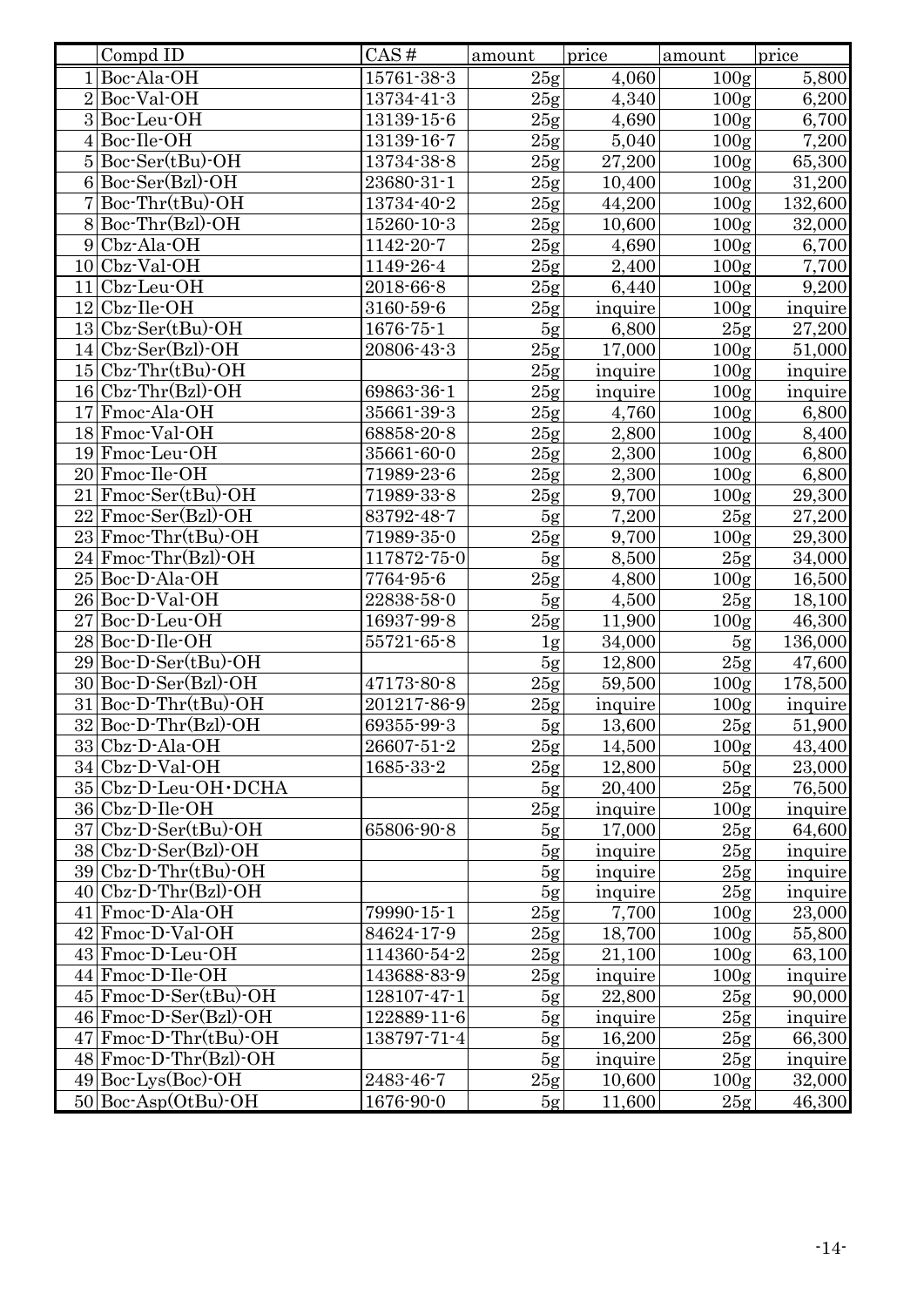| $51$ Boc-Asn(Trt)-OH<br>132388-68-2<br>25g<br>30,600<br>100 <sub>g</sub><br>91,800<br>$52$ Boc-Glu(OtBu)-OH<br>13726-84-6<br>5g<br>4,800<br>25g<br>19,600<br>$53 Boc-Gln(Trt)-OH$<br>25g<br>132388-69-3<br>11,100<br>100 <sub>g</sub><br>38,600<br>25g<br>54 Boc-Phe-OH<br>13734-34-4<br>4,760<br>100 <sub>g</sub><br>6,800<br>$55 $ Boc-Tyr(tBu)-OH<br>47375-34-8<br>25g<br>22,500<br>77,200<br>100 <sub>g</sub><br>56 Boc-His(Bom)-OH<br>100 <sub>g</sub><br>79950-65-5<br>25g<br>31,300<br>93,500<br>57 Cbz-Lys(Boc)-OH<br>100 <sub>g</sub><br>2389-60-8<br>25g<br>57,800<br>16,500<br>$58 Cbz-Asp(OtBu)-OH$<br>25g<br>21,300<br>62,900<br>5545-52-8<br>100 <sub>g</sub><br>$59 C$ bz-Asn(Trt)-OH<br>5g<br>25g<br>inquire<br>inquire<br>$60$ Cbz $\cdot$ Glu(OtBu) $\cdot$ OH<br>6,300<br>25,500<br>3886-08-6<br>5g<br>25g<br>$61$ Cbz-Gln(Trt)-OH<br>25g<br>132388-60-4<br>5g<br>14,300<br>56,800<br>62 Cbz-Phe-OH<br>5,740<br>25g<br>8,200<br>$1161 - 13 - 3$<br>100 <sub>g</sub><br>7,200<br>$63 Cbz-Tyr(tBu)$ -OH<br>5g<br>28,300<br>25g<br>$64$ Cbz $\cdot$ His(Bom) $\cdot$ OH<br>5g<br>inquire<br>25g<br>inquire<br>25g<br>65 Fmoc-Lys(Boc)-OH<br>71989-26-9<br>6,800<br>100 <sub>g</sub><br>20,400<br>$66$ Fmoc-Asp(OtBu)-OH<br>71989-14-5<br>25g<br>9,600<br>100 <sub>g</sub><br>28,600<br>67 Fmoc-Asn(Trt)-OH<br>25g<br>132388-59-1<br>9,600<br>100 <sub>g</sub><br>28,600<br>68 Fmoc-Glu(OtBu)-OH<br>9,700<br>29,300<br>71989-18-9<br>25g<br>100 <sub>g</sub><br>$69$ Fmoc-Gln(Trt)-OH<br>132327-80-1<br>25g<br>9,700<br>100 <sub>g</sub><br>29,300<br>70 Fmoc-Phe-OH<br>4,760<br>35661-40-6<br>25g<br>100 <sub>g</sub><br>6,800<br>$71$ Fmoc $-Tyr$ (tBu) $-OH$<br>71989-38-3<br>10,200<br>25g<br>30,600<br>100 <sub>g</sub><br>72 Fmoc-His(Bom)-OH<br>84891-19-0<br>5g<br>inquire<br>25g<br>inquire<br>25g<br>22,100<br>68,000<br>73 Boc-D-Lys(Boc)-OH<br>100 <sub>g</sub><br>5,100<br>18,700<br>74 Boc-D-Asp(OtBu)-OH<br>5g<br>1g<br>inquire<br>75 Boc-D-Asn(Trt)-OH<br>5g<br>inquire<br>1g<br>76 Boc-D-Glu(OtBu)-OH<br>104719-63-3<br>7,700<br>25g<br>30,600<br>5g<br>77 Boc-D-Gln(Trt)-OH<br>5g<br>22,100<br>25g<br>84,200<br>78 Boc-D-Phe-OH<br>25g<br>18942-49-9<br>7,000<br>100 <sub>g</sub><br>21,100<br>$79 Boc-D-Tyr(tBu)-OH$<br>21,300<br>25g<br>5g<br>85,000<br>80 Boc-D-His (Bom)-OH<br>5g<br>25g<br>inquire<br>inquire<br>inquire<br>$81$ Cbz $\cdot$ D $\cdot$ Lys $(Boc)$ $\cdot$ OH<br>5g<br>25g<br>66845-42-9<br>inquire<br>82 Cbz-D-Asp(OtBu)-OH<br>85,600<br>71449-08-6<br>21,500<br>25g<br>5g<br>$83 Cbz-D-Asn(Trt)-OH$<br>1g<br>5g<br>inquire<br>inquire<br>$84 Cbz-D-Glu(OtBu)-OH$<br>25g<br>51644-83-8<br>5g<br>20,400<br>81,600<br>$85 Cbz-D-Gln(Trt)-OH$<br>5g<br>inquire<br>25g<br>inquire<br>86 Cbz-D-Phe-OH<br>25g<br>20,800<br>5g<br>5,500<br>2448-45-5<br>$87 Cbz-D-Tyr(tBu)-OH$<br>21,300<br>25g<br>85,000<br>5g<br>88 Cbz-D-His (Bom)-OH<br>25g<br>5g<br>inquire<br>inquire<br>26,200<br>89 Fmoc-D-Lys(Boc)-OH<br>6,500<br>92122-45-7<br>5g<br>25g<br>90 Fmoc-D-Asp(OtBu)-OH<br>12883-39-3<br>5g<br>11,300<br>25g<br>33,500<br>$91$ Fmoc-D-Asn(Trt)-OH<br>25,200<br>101,200<br>180570-71-2<br>25g<br>5g<br>92 Fmoc-D-Glu(OtBu)-OH<br>104091-08-9<br>11,100<br>25g<br>44,100<br>5g<br>$93$ Fmoc $-D$ -Gln $(Trt)$ -OH<br>200623-62-7<br>27,200<br>108,800<br>5g<br>25g<br>94 Fmoc-D-Phe-OH<br>25g<br>86123-10-6<br>13,600<br>100 <sub>g</sub><br>40,500<br>$95$ Fmoc $\cdot$ D $\cdot$ Tyr $(t$ Bu $)\cdot$ OH<br>118488-18-9<br>24,900<br>25g<br>102,900<br>5g<br>96 Fmoc-D-His (Bom)-OH<br>inquire<br>25g<br>5g<br>inquire<br>$97 Boc-Trp(For)-OH$<br>57,200<br>47355-10-2<br>25g<br>19,100<br>100 <sub>g</sub><br>98 Boc-Hph-OH<br>100564-78-1<br>25g<br>5g<br>inquire<br>inquire<br>$99 Boc-1-Nal-OH$<br>96,600<br>55447-00-2<br>24,200<br>25g<br>5g | Compd ID | CAS#       | amount | price  | amount | price  |
|---------------------------------------------------------------------------------------------------------------------------------------------------------------------------------------------------------------------------------------------------------------------------------------------------------------------------------------------------------------------------------------------------------------------------------------------------------------------------------------------------------------------------------------------------------------------------------------------------------------------------------------------------------------------------------------------------------------------------------------------------------------------------------------------------------------------------------------------------------------------------------------------------------------------------------------------------------------------------------------------------------------------------------------------------------------------------------------------------------------------------------------------------------------------------------------------------------------------------------------------------------------------------------------------------------------------------------------------------------------------------------------------------------------------------------------------------------------------------------------------------------------------------------------------------------------------------------------------------------------------------------------------------------------------------------------------------------------------------------------------------------------------------------------------------------------------------------------------------------------------------------------------------------------------------------------------------------------------------------------------------------------------------------------------------------------------------------------------------------------------------------------------------------------------------------------------------------------------------------------------------------------------------------------------------------------------------------------------------------------------------------------------------------------------------------------------------------------------------------------------------------------------------------------------------------------------------------------------------------------------------------------------------------------------------------------------------------------------------------------------------------------------------------------------------------------------------------------------------------------------------------------------------------------------------------------------------------------------------------------------------------------------------------------------------------------------------------------------------------------------------------------------------------------------------------------------------------------------------------------------------------------------------------------------------------------------------------------------------------------------------------------------------------------------------------------------------------------------------------------------------------------------------------------------------------------------------------------------------------------------------------------------------------------------------------------------------------------------------------------------------------------------------------------------------------|----------|------------|--------|--------|--------|--------|
|                                                                                                                                                                                                                                                                                                                                                                                                                                                                                                                                                                                                                                                                                                                                                                                                                                                                                                                                                                                                                                                                                                                                                                                                                                                                                                                                                                                                                                                                                                                                                                                                                                                                                                                                                                                                                                                                                                                                                                                                                                                                                                                                                                                                                                                                                                                                                                                                                                                                                                                                                                                                                                                                                                                                                                                                                                                                                                                                                                                                                                                                                                                                                                                                                                                                                                                                                                                                                                                                                                                                                                                                                                                                                                                                                                                                         |          |            |        |        |        |        |
|                                                                                                                                                                                                                                                                                                                                                                                                                                                                                                                                                                                                                                                                                                                                                                                                                                                                                                                                                                                                                                                                                                                                                                                                                                                                                                                                                                                                                                                                                                                                                                                                                                                                                                                                                                                                                                                                                                                                                                                                                                                                                                                                                                                                                                                                                                                                                                                                                                                                                                                                                                                                                                                                                                                                                                                                                                                                                                                                                                                                                                                                                                                                                                                                                                                                                                                                                                                                                                                                                                                                                                                                                                                                                                                                                                                                         |          |            |        |        |        |        |
|                                                                                                                                                                                                                                                                                                                                                                                                                                                                                                                                                                                                                                                                                                                                                                                                                                                                                                                                                                                                                                                                                                                                                                                                                                                                                                                                                                                                                                                                                                                                                                                                                                                                                                                                                                                                                                                                                                                                                                                                                                                                                                                                                                                                                                                                                                                                                                                                                                                                                                                                                                                                                                                                                                                                                                                                                                                                                                                                                                                                                                                                                                                                                                                                                                                                                                                                                                                                                                                                                                                                                                                                                                                                                                                                                                                                         |          |            |        |        |        |        |
|                                                                                                                                                                                                                                                                                                                                                                                                                                                                                                                                                                                                                                                                                                                                                                                                                                                                                                                                                                                                                                                                                                                                                                                                                                                                                                                                                                                                                                                                                                                                                                                                                                                                                                                                                                                                                                                                                                                                                                                                                                                                                                                                                                                                                                                                                                                                                                                                                                                                                                                                                                                                                                                                                                                                                                                                                                                                                                                                                                                                                                                                                                                                                                                                                                                                                                                                                                                                                                                                                                                                                                                                                                                                                                                                                                                                         |          |            |        |        |        |        |
|                                                                                                                                                                                                                                                                                                                                                                                                                                                                                                                                                                                                                                                                                                                                                                                                                                                                                                                                                                                                                                                                                                                                                                                                                                                                                                                                                                                                                                                                                                                                                                                                                                                                                                                                                                                                                                                                                                                                                                                                                                                                                                                                                                                                                                                                                                                                                                                                                                                                                                                                                                                                                                                                                                                                                                                                                                                                                                                                                                                                                                                                                                                                                                                                                                                                                                                                                                                                                                                                                                                                                                                                                                                                                                                                                                                                         |          |            |        |        |        |        |
|                                                                                                                                                                                                                                                                                                                                                                                                                                                                                                                                                                                                                                                                                                                                                                                                                                                                                                                                                                                                                                                                                                                                                                                                                                                                                                                                                                                                                                                                                                                                                                                                                                                                                                                                                                                                                                                                                                                                                                                                                                                                                                                                                                                                                                                                                                                                                                                                                                                                                                                                                                                                                                                                                                                                                                                                                                                                                                                                                                                                                                                                                                                                                                                                                                                                                                                                                                                                                                                                                                                                                                                                                                                                                                                                                                                                         |          |            |        |        |        |        |
|                                                                                                                                                                                                                                                                                                                                                                                                                                                                                                                                                                                                                                                                                                                                                                                                                                                                                                                                                                                                                                                                                                                                                                                                                                                                                                                                                                                                                                                                                                                                                                                                                                                                                                                                                                                                                                                                                                                                                                                                                                                                                                                                                                                                                                                                                                                                                                                                                                                                                                                                                                                                                                                                                                                                                                                                                                                                                                                                                                                                                                                                                                                                                                                                                                                                                                                                                                                                                                                                                                                                                                                                                                                                                                                                                                                                         |          |            |        |        |        |        |
|                                                                                                                                                                                                                                                                                                                                                                                                                                                                                                                                                                                                                                                                                                                                                                                                                                                                                                                                                                                                                                                                                                                                                                                                                                                                                                                                                                                                                                                                                                                                                                                                                                                                                                                                                                                                                                                                                                                                                                                                                                                                                                                                                                                                                                                                                                                                                                                                                                                                                                                                                                                                                                                                                                                                                                                                                                                                                                                                                                                                                                                                                                                                                                                                                                                                                                                                                                                                                                                                                                                                                                                                                                                                                                                                                                                                         |          |            |        |        |        |        |
|                                                                                                                                                                                                                                                                                                                                                                                                                                                                                                                                                                                                                                                                                                                                                                                                                                                                                                                                                                                                                                                                                                                                                                                                                                                                                                                                                                                                                                                                                                                                                                                                                                                                                                                                                                                                                                                                                                                                                                                                                                                                                                                                                                                                                                                                                                                                                                                                                                                                                                                                                                                                                                                                                                                                                                                                                                                                                                                                                                                                                                                                                                                                                                                                                                                                                                                                                                                                                                                                                                                                                                                                                                                                                                                                                                                                         |          |            |        |        |        |        |
|                                                                                                                                                                                                                                                                                                                                                                                                                                                                                                                                                                                                                                                                                                                                                                                                                                                                                                                                                                                                                                                                                                                                                                                                                                                                                                                                                                                                                                                                                                                                                                                                                                                                                                                                                                                                                                                                                                                                                                                                                                                                                                                                                                                                                                                                                                                                                                                                                                                                                                                                                                                                                                                                                                                                                                                                                                                                                                                                                                                                                                                                                                                                                                                                                                                                                                                                                                                                                                                                                                                                                                                                                                                                                                                                                                                                         |          |            |        |        |        |        |
|                                                                                                                                                                                                                                                                                                                                                                                                                                                                                                                                                                                                                                                                                                                                                                                                                                                                                                                                                                                                                                                                                                                                                                                                                                                                                                                                                                                                                                                                                                                                                                                                                                                                                                                                                                                                                                                                                                                                                                                                                                                                                                                                                                                                                                                                                                                                                                                                                                                                                                                                                                                                                                                                                                                                                                                                                                                                                                                                                                                                                                                                                                                                                                                                                                                                                                                                                                                                                                                                                                                                                                                                                                                                                                                                                                                                         |          |            |        |        |        |        |
|                                                                                                                                                                                                                                                                                                                                                                                                                                                                                                                                                                                                                                                                                                                                                                                                                                                                                                                                                                                                                                                                                                                                                                                                                                                                                                                                                                                                                                                                                                                                                                                                                                                                                                                                                                                                                                                                                                                                                                                                                                                                                                                                                                                                                                                                                                                                                                                                                                                                                                                                                                                                                                                                                                                                                                                                                                                                                                                                                                                                                                                                                                                                                                                                                                                                                                                                                                                                                                                                                                                                                                                                                                                                                                                                                                                                         |          |            |        |        |        |        |
|                                                                                                                                                                                                                                                                                                                                                                                                                                                                                                                                                                                                                                                                                                                                                                                                                                                                                                                                                                                                                                                                                                                                                                                                                                                                                                                                                                                                                                                                                                                                                                                                                                                                                                                                                                                                                                                                                                                                                                                                                                                                                                                                                                                                                                                                                                                                                                                                                                                                                                                                                                                                                                                                                                                                                                                                                                                                                                                                                                                                                                                                                                                                                                                                                                                                                                                                                                                                                                                                                                                                                                                                                                                                                                                                                                                                         |          |            |        |        |        |        |
|                                                                                                                                                                                                                                                                                                                                                                                                                                                                                                                                                                                                                                                                                                                                                                                                                                                                                                                                                                                                                                                                                                                                                                                                                                                                                                                                                                                                                                                                                                                                                                                                                                                                                                                                                                                                                                                                                                                                                                                                                                                                                                                                                                                                                                                                                                                                                                                                                                                                                                                                                                                                                                                                                                                                                                                                                                                                                                                                                                                                                                                                                                                                                                                                                                                                                                                                                                                                                                                                                                                                                                                                                                                                                                                                                                                                         |          |            |        |        |        |        |
|                                                                                                                                                                                                                                                                                                                                                                                                                                                                                                                                                                                                                                                                                                                                                                                                                                                                                                                                                                                                                                                                                                                                                                                                                                                                                                                                                                                                                                                                                                                                                                                                                                                                                                                                                                                                                                                                                                                                                                                                                                                                                                                                                                                                                                                                                                                                                                                                                                                                                                                                                                                                                                                                                                                                                                                                                                                                                                                                                                                                                                                                                                                                                                                                                                                                                                                                                                                                                                                                                                                                                                                                                                                                                                                                                                                                         |          |            |        |        |        |        |
|                                                                                                                                                                                                                                                                                                                                                                                                                                                                                                                                                                                                                                                                                                                                                                                                                                                                                                                                                                                                                                                                                                                                                                                                                                                                                                                                                                                                                                                                                                                                                                                                                                                                                                                                                                                                                                                                                                                                                                                                                                                                                                                                                                                                                                                                                                                                                                                                                                                                                                                                                                                                                                                                                                                                                                                                                                                                                                                                                                                                                                                                                                                                                                                                                                                                                                                                                                                                                                                                                                                                                                                                                                                                                                                                                                                                         |          |            |        |        |        |        |
|                                                                                                                                                                                                                                                                                                                                                                                                                                                                                                                                                                                                                                                                                                                                                                                                                                                                                                                                                                                                                                                                                                                                                                                                                                                                                                                                                                                                                                                                                                                                                                                                                                                                                                                                                                                                                                                                                                                                                                                                                                                                                                                                                                                                                                                                                                                                                                                                                                                                                                                                                                                                                                                                                                                                                                                                                                                                                                                                                                                                                                                                                                                                                                                                                                                                                                                                                                                                                                                                                                                                                                                                                                                                                                                                                                                                         |          |            |        |        |        |        |
|                                                                                                                                                                                                                                                                                                                                                                                                                                                                                                                                                                                                                                                                                                                                                                                                                                                                                                                                                                                                                                                                                                                                                                                                                                                                                                                                                                                                                                                                                                                                                                                                                                                                                                                                                                                                                                                                                                                                                                                                                                                                                                                                                                                                                                                                                                                                                                                                                                                                                                                                                                                                                                                                                                                                                                                                                                                                                                                                                                                                                                                                                                                                                                                                                                                                                                                                                                                                                                                                                                                                                                                                                                                                                                                                                                                                         |          |            |        |        |        |        |
|                                                                                                                                                                                                                                                                                                                                                                                                                                                                                                                                                                                                                                                                                                                                                                                                                                                                                                                                                                                                                                                                                                                                                                                                                                                                                                                                                                                                                                                                                                                                                                                                                                                                                                                                                                                                                                                                                                                                                                                                                                                                                                                                                                                                                                                                                                                                                                                                                                                                                                                                                                                                                                                                                                                                                                                                                                                                                                                                                                                                                                                                                                                                                                                                                                                                                                                                                                                                                                                                                                                                                                                                                                                                                                                                                                                                         |          |            |        |        |        |        |
|                                                                                                                                                                                                                                                                                                                                                                                                                                                                                                                                                                                                                                                                                                                                                                                                                                                                                                                                                                                                                                                                                                                                                                                                                                                                                                                                                                                                                                                                                                                                                                                                                                                                                                                                                                                                                                                                                                                                                                                                                                                                                                                                                                                                                                                                                                                                                                                                                                                                                                                                                                                                                                                                                                                                                                                                                                                                                                                                                                                                                                                                                                                                                                                                                                                                                                                                                                                                                                                                                                                                                                                                                                                                                                                                                                                                         |          |            |        |        |        |        |
|                                                                                                                                                                                                                                                                                                                                                                                                                                                                                                                                                                                                                                                                                                                                                                                                                                                                                                                                                                                                                                                                                                                                                                                                                                                                                                                                                                                                                                                                                                                                                                                                                                                                                                                                                                                                                                                                                                                                                                                                                                                                                                                                                                                                                                                                                                                                                                                                                                                                                                                                                                                                                                                                                                                                                                                                                                                                                                                                                                                                                                                                                                                                                                                                                                                                                                                                                                                                                                                                                                                                                                                                                                                                                                                                                                                                         |          |            |        |        |        |        |
|                                                                                                                                                                                                                                                                                                                                                                                                                                                                                                                                                                                                                                                                                                                                                                                                                                                                                                                                                                                                                                                                                                                                                                                                                                                                                                                                                                                                                                                                                                                                                                                                                                                                                                                                                                                                                                                                                                                                                                                                                                                                                                                                                                                                                                                                                                                                                                                                                                                                                                                                                                                                                                                                                                                                                                                                                                                                                                                                                                                                                                                                                                                                                                                                                                                                                                                                                                                                                                                                                                                                                                                                                                                                                                                                                                                                         |          |            |        |        |        |        |
|                                                                                                                                                                                                                                                                                                                                                                                                                                                                                                                                                                                                                                                                                                                                                                                                                                                                                                                                                                                                                                                                                                                                                                                                                                                                                                                                                                                                                                                                                                                                                                                                                                                                                                                                                                                                                                                                                                                                                                                                                                                                                                                                                                                                                                                                                                                                                                                                                                                                                                                                                                                                                                                                                                                                                                                                                                                                                                                                                                                                                                                                                                                                                                                                                                                                                                                                                                                                                                                                                                                                                                                                                                                                                                                                                                                                         |          |            |        |        |        |        |
|                                                                                                                                                                                                                                                                                                                                                                                                                                                                                                                                                                                                                                                                                                                                                                                                                                                                                                                                                                                                                                                                                                                                                                                                                                                                                                                                                                                                                                                                                                                                                                                                                                                                                                                                                                                                                                                                                                                                                                                                                                                                                                                                                                                                                                                                                                                                                                                                                                                                                                                                                                                                                                                                                                                                                                                                                                                                                                                                                                                                                                                                                                                                                                                                                                                                                                                                                                                                                                                                                                                                                                                                                                                                                                                                                                                                         |          |            |        |        |        |        |
|                                                                                                                                                                                                                                                                                                                                                                                                                                                                                                                                                                                                                                                                                                                                                                                                                                                                                                                                                                                                                                                                                                                                                                                                                                                                                                                                                                                                                                                                                                                                                                                                                                                                                                                                                                                                                                                                                                                                                                                                                                                                                                                                                                                                                                                                                                                                                                                                                                                                                                                                                                                                                                                                                                                                                                                                                                                                                                                                                                                                                                                                                                                                                                                                                                                                                                                                                                                                                                                                                                                                                                                                                                                                                                                                                                                                         |          |            |        |        |        |        |
|                                                                                                                                                                                                                                                                                                                                                                                                                                                                                                                                                                                                                                                                                                                                                                                                                                                                                                                                                                                                                                                                                                                                                                                                                                                                                                                                                                                                                                                                                                                                                                                                                                                                                                                                                                                                                                                                                                                                                                                                                                                                                                                                                                                                                                                                                                                                                                                                                                                                                                                                                                                                                                                                                                                                                                                                                                                                                                                                                                                                                                                                                                                                                                                                                                                                                                                                                                                                                                                                                                                                                                                                                                                                                                                                                                                                         |          |            |        |        |        |        |
|                                                                                                                                                                                                                                                                                                                                                                                                                                                                                                                                                                                                                                                                                                                                                                                                                                                                                                                                                                                                                                                                                                                                                                                                                                                                                                                                                                                                                                                                                                                                                                                                                                                                                                                                                                                                                                                                                                                                                                                                                                                                                                                                                                                                                                                                                                                                                                                                                                                                                                                                                                                                                                                                                                                                                                                                                                                                                                                                                                                                                                                                                                                                                                                                                                                                                                                                                                                                                                                                                                                                                                                                                                                                                                                                                                                                         |          |            |        |        |        |        |
|                                                                                                                                                                                                                                                                                                                                                                                                                                                                                                                                                                                                                                                                                                                                                                                                                                                                                                                                                                                                                                                                                                                                                                                                                                                                                                                                                                                                                                                                                                                                                                                                                                                                                                                                                                                                                                                                                                                                                                                                                                                                                                                                                                                                                                                                                                                                                                                                                                                                                                                                                                                                                                                                                                                                                                                                                                                                                                                                                                                                                                                                                                                                                                                                                                                                                                                                                                                                                                                                                                                                                                                                                                                                                                                                                                                                         |          |            |        |        |        |        |
|                                                                                                                                                                                                                                                                                                                                                                                                                                                                                                                                                                                                                                                                                                                                                                                                                                                                                                                                                                                                                                                                                                                                                                                                                                                                                                                                                                                                                                                                                                                                                                                                                                                                                                                                                                                                                                                                                                                                                                                                                                                                                                                                                                                                                                                                                                                                                                                                                                                                                                                                                                                                                                                                                                                                                                                                                                                                                                                                                                                                                                                                                                                                                                                                                                                                                                                                                                                                                                                                                                                                                                                                                                                                                                                                                                                                         |          |            |        |        |        |        |
|                                                                                                                                                                                                                                                                                                                                                                                                                                                                                                                                                                                                                                                                                                                                                                                                                                                                                                                                                                                                                                                                                                                                                                                                                                                                                                                                                                                                                                                                                                                                                                                                                                                                                                                                                                                                                                                                                                                                                                                                                                                                                                                                                                                                                                                                                                                                                                                                                                                                                                                                                                                                                                                                                                                                                                                                                                                                                                                                                                                                                                                                                                                                                                                                                                                                                                                                                                                                                                                                                                                                                                                                                                                                                                                                                                                                         |          |            |        |        |        |        |
|                                                                                                                                                                                                                                                                                                                                                                                                                                                                                                                                                                                                                                                                                                                                                                                                                                                                                                                                                                                                                                                                                                                                                                                                                                                                                                                                                                                                                                                                                                                                                                                                                                                                                                                                                                                                                                                                                                                                                                                                                                                                                                                                                                                                                                                                                                                                                                                                                                                                                                                                                                                                                                                                                                                                                                                                                                                                                                                                                                                                                                                                                                                                                                                                                                                                                                                                                                                                                                                                                                                                                                                                                                                                                                                                                                                                         |          |            |        |        |        |        |
|                                                                                                                                                                                                                                                                                                                                                                                                                                                                                                                                                                                                                                                                                                                                                                                                                                                                                                                                                                                                                                                                                                                                                                                                                                                                                                                                                                                                                                                                                                                                                                                                                                                                                                                                                                                                                                                                                                                                                                                                                                                                                                                                                                                                                                                                                                                                                                                                                                                                                                                                                                                                                                                                                                                                                                                                                                                                                                                                                                                                                                                                                                                                                                                                                                                                                                                                                                                                                                                                                                                                                                                                                                                                                                                                                                                                         |          |            |        |        |        |        |
|                                                                                                                                                                                                                                                                                                                                                                                                                                                                                                                                                                                                                                                                                                                                                                                                                                                                                                                                                                                                                                                                                                                                                                                                                                                                                                                                                                                                                                                                                                                                                                                                                                                                                                                                                                                                                                                                                                                                                                                                                                                                                                                                                                                                                                                                                                                                                                                                                                                                                                                                                                                                                                                                                                                                                                                                                                                                                                                                                                                                                                                                                                                                                                                                                                                                                                                                                                                                                                                                                                                                                                                                                                                                                                                                                                                                         |          |            |        |        |        |        |
|                                                                                                                                                                                                                                                                                                                                                                                                                                                                                                                                                                                                                                                                                                                                                                                                                                                                                                                                                                                                                                                                                                                                                                                                                                                                                                                                                                                                                                                                                                                                                                                                                                                                                                                                                                                                                                                                                                                                                                                                                                                                                                                                                                                                                                                                                                                                                                                                                                                                                                                                                                                                                                                                                                                                                                                                                                                                                                                                                                                                                                                                                                                                                                                                                                                                                                                                                                                                                                                                                                                                                                                                                                                                                                                                                                                                         |          |            |        |        |        |        |
|                                                                                                                                                                                                                                                                                                                                                                                                                                                                                                                                                                                                                                                                                                                                                                                                                                                                                                                                                                                                                                                                                                                                                                                                                                                                                                                                                                                                                                                                                                                                                                                                                                                                                                                                                                                                                                                                                                                                                                                                                                                                                                                                                                                                                                                                                                                                                                                                                                                                                                                                                                                                                                                                                                                                                                                                                                                                                                                                                                                                                                                                                                                                                                                                                                                                                                                                                                                                                                                                                                                                                                                                                                                                                                                                                                                                         |          |            |        |        |        |        |
|                                                                                                                                                                                                                                                                                                                                                                                                                                                                                                                                                                                                                                                                                                                                                                                                                                                                                                                                                                                                                                                                                                                                                                                                                                                                                                                                                                                                                                                                                                                                                                                                                                                                                                                                                                                                                                                                                                                                                                                                                                                                                                                                                                                                                                                                                                                                                                                                                                                                                                                                                                                                                                                                                                                                                                                                                                                                                                                                                                                                                                                                                                                                                                                                                                                                                                                                                                                                                                                                                                                                                                                                                                                                                                                                                                                                         |          |            |        |        |        |        |
|                                                                                                                                                                                                                                                                                                                                                                                                                                                                                                                                                                                                                                                                                                                                                                                                                                                                                                                                                                                                                                                                                                                                                                                                                                                                                                                                                                                                                                                                                                                                                                                                                                                                                                                                                                                                                                                                                                                                                                                                                                                                                                                                                                                                                                                                                                                                                                                                                                                                                                                                                                                                                                                                                                                                                                                                                                                                                                                                                                                                                                                                                                                                                                                                                                                                                                                                                                                                                                                                                                                                                                                                                                                                                                                                                                                                         |          |            |        |        |        |        |
|                                                                                                                                                                                                                                                                                                                                                                                                                                                                                                                                                                                                                                                                                                                                                                                                                                                                                                                                                                                                                                                                                                                                                                                                                                                                                                                                                                                                                                                                                                                                                                                                                                                                                                                                                                                                                                                                                                                                                                                                                                                                                                                                                                                                                                                                                                                                                                                                                                                                                                                                                                                                                                                                                                                                                                                                                                                                                                                                                                                                                                                                                                                                                                                                                                                                                                                                                                                                                                                                                                                                                                                                                                                                                                                                                                                                         |          |            |        |        |        |        |
|                                                                                                                                                                                                                                                                                                                                                                                                                                                                                                                                                                                                                                                                                                                                                                                                                                                                                                                                                                                                                                                                                                                                                                                                                                                                                                                                                                                                                                                                                                                                                                                                                                                                                                                                                                                                                                                                                                                                                                                                                                                                                                                                                                                                                                                                                                                                                                                                                                                                                                                                                                                                                                                                                                                                                                                                                                                                                                                                                                                                                                                                                                                                                                                                                                                                                                                                                                                                                                                                                                                                                                                                                                                                                                                                                                                                         |          |            |        |        |        |        |
|                                                                                                                                                                                                                                                                                                                                                                                                                                                                                                                                                                                                                                                                                                                                                                                                                                                                                                                                                                                                                                                                                                                                                                                                                                                                                                                                                                                                                                                                                                                                                                                                                                                                                                                                                                                                                                                                                                                                                                                                                                                                                                                                                                                                                                                                                                                                                                                                                                                                                                                                                                                                                                                                                                                                                                                                                                                                                                                                                                                                                                                                                                                                                                                                                                                                                                                                                                                                                                                                                                                                                                                                                                                                                                                                                                                                         |          |            |        |        |        |        |
|                                                                                                                                                                                                                                                                                                                                                                                                                                                                                                                                                                                                                                                                                                                                                                                                                                                                                                                                                                                                                                                                                                                                                                                                                                                                                                                                                                                                                                                                                                                                                                                                                                                                                                                                                                                                                                                                                                                                                                                                                                                                                                                                                                                                                                                                                                                                                                                                                                                                                                                                                                                                                                                                                                                                                                                                                                                                                                                                                                                                                                                                                                                                                                                                                                                                                                                                                                                                                                                                                                                                                                                                                                                                                                                                                                                                         |          |            |        |        |        |        |
|                                                                                                                                                                                                                                                                                                                                                                                                                                                                                                                                                                                                                                                                                                                                                                                                                                                                                                                                                                                                                                                                                                                                                                                                                                                                                                                                                                                                                                                                                                                                                                                                                                                                                                                                                                                                                                                                                                                                                                                                                                                                                                                                                                                                                                                                                                                                                                                                                                                                                                                                                                                                                                                                                                                                                                                                                                                                                                                                                                                                                                                                                                                                                                                                                                                                                                                                                                                                                                                                                                                                                                                                                                                                                                                                                                                                         |          |            |        |        |        |        |
|                                                                                                                                                                                                                                                                                                                                                                                                                                                                                                                                                                                                                                                                                                                                                                                                                                                                                                                                                                                                                                                                                                                                                                                                                                                                                                                                                                                                                                                                                                                                                                                                                                                                                                                                                                                                                                                                                                                                                                                                                                                                                                                                                                                                                                                                                                                                                                                                                                                                                                                                                                                                                                                                                                                                                                                                                                                                                                                                                                                                                                                                                                                                                                                                                                                                                                                                                                                                                                                                                                                                                                                                                                                                                                                                                                                                         |          |            |        |        |        |        |
|                                                                                                                                                                                                                                                                                                                                                                                                                                                                                                                                                                                                                                                                                                                                                                                                                                                                                                                                                                                                                                                                                                                                                                                                                                                                                                                                                                                                                                                                                                                                                                                                                                                                                                                                                                                                                                                                                                                                                                                                                                                                                                                                                                                                                                                                                                                                                                                                                                                                                                                                                                                                                                                                                                                                                                                                                                                                                                                                                                                                                                                                                                                                                                                                                                                                                                                                                                                                                                                                                                                                                                                                                                                                                                                                                                                                         |          |            |        |        |        |        |
|                                                                                                                                                                                                                                                                                                                                                                                                                                                                                                                                                                                                                                                                                                                                                                                                                                                                                                                                                                                                                                                                                                                                                                                                                                                                                                                                                                                                                                                                                                                                                                                                                                                                                                                                                                                                                                                                                                                                                                                                                                                                                                                                                                                                                                                                                                                                                                                                                                                                                                                                                                                                                                                                                                                                                                                                                                                                                                                                                                                                                                                                                                                                                                                                                                                                                                                                                                                                                                                                                                                                                                                                                                                                                                                                                                                                         |          |            |        |        |        |        |
|                                                                                                                                                                                                                                                                                                                                                                                                                                                                                                                                                                                                                                                                                                                                                                                                                                                                                                                                                                                                                                                                                                                                                                                                                                                                                                                                                                                                                                                                                                                                                                                                                                                                                                                                                                                                                                                                                                                                                                                                                                                                                                                                                                                                                                                                                                                                                                                                                                                                                                                                                                                                                                                                                                                                                                                                                                                                                                                                                                                                                                                                                                                                                                                                                                                                                                                                                                                                                                                                                                                                                                                                                                                                                                                                                                                                         |          |            |        |        |        |        |
|                                                                                                                                                                                                                                                                                                                                                                                                                                                                                                                                                                                                                                                                                                                                                                                                                                                                                                                                                                                                                                                                                                                                                                                                                                                                                                                                                                                                                                                                                                                                                                                                                                                                                                                                                                                                                                                                                                                                                                                                                                                                                                                                                                                                                                                                                                                                                                                                                                                                                                                                                                                                                                                                                                                                                                                                                                                                                                                                                                                                                                                                                                                                                                                                                                                                                                                                                                                                                                                                                                                                                                                                                                                                                                                                                                                                         |          |            |        |        |        |        |
|                                                                                                                                                                                                                                                                                                                                                                                                                                                                                                                                                                                                                                                                                                                                                                                                                                                                                                                                                                                                                                                                                                                                                                                                                                                                                                                                                                                                                                                                                                                                                                                                                                                                                                                                                                                                                                                                                                                                                                                                                                                                                                                                                                                                                                                                                                                                                                                                                                                                                                                                                                                                                                                                                                                                                                                                                                                                                                                                                                                                                                                                                                                                                                                                                                                                                                                                                                                                                                                                                                                                                                                                                                                                                                                                                                                                         |          |            |        |        |        |        |
|                                                                                                                                                                                                                                                                                                                                                                                                                                                                                                                                                                                                                                                                                                                                                                                                                                                                                                                                                                                                                                                                                                                                                                                                                                                                                                                                                                                                                                                                                                                                                                                                                                                                                                                                                                                                                                                                                                                                                                                                                                                                                                                                                                                                                                                                                                                                                                                                                                                                                                                                                                                                                                                                                                                                                                                                                                                                                                                                                                                                                                                                                                                                                                                                                                                                                                                                                                                                                                                                                                                                                                                                                                                                                                                                                                                                         |          |            |        |        |        |        |
| $100$ Boc-2-Nal-OH                                                                                                                                                                                                                                                                                                                                                                                                                                                                                                                                                                                                                                                                                                                                                                                                                                                                                                                                                                                                                                                                                                                                                                                                                                                                                                                                                                                                                                                                                                                                                                                                                                                                                                                                                                                                                                                                                                                                                                                                                                                                                                                                                                                                                                                                                                                                                                                                                                                                                                                                                                                                                                                                                                                                                                                                                                                                                                                                                                                                                                                                                                                                                                                                                                                                                                                                                                                                                                                                                                                                                                                                                                                                                                                                                                                      |          | 58438-04-3 | 5g     | 24,200 | 25g    | 96,600 |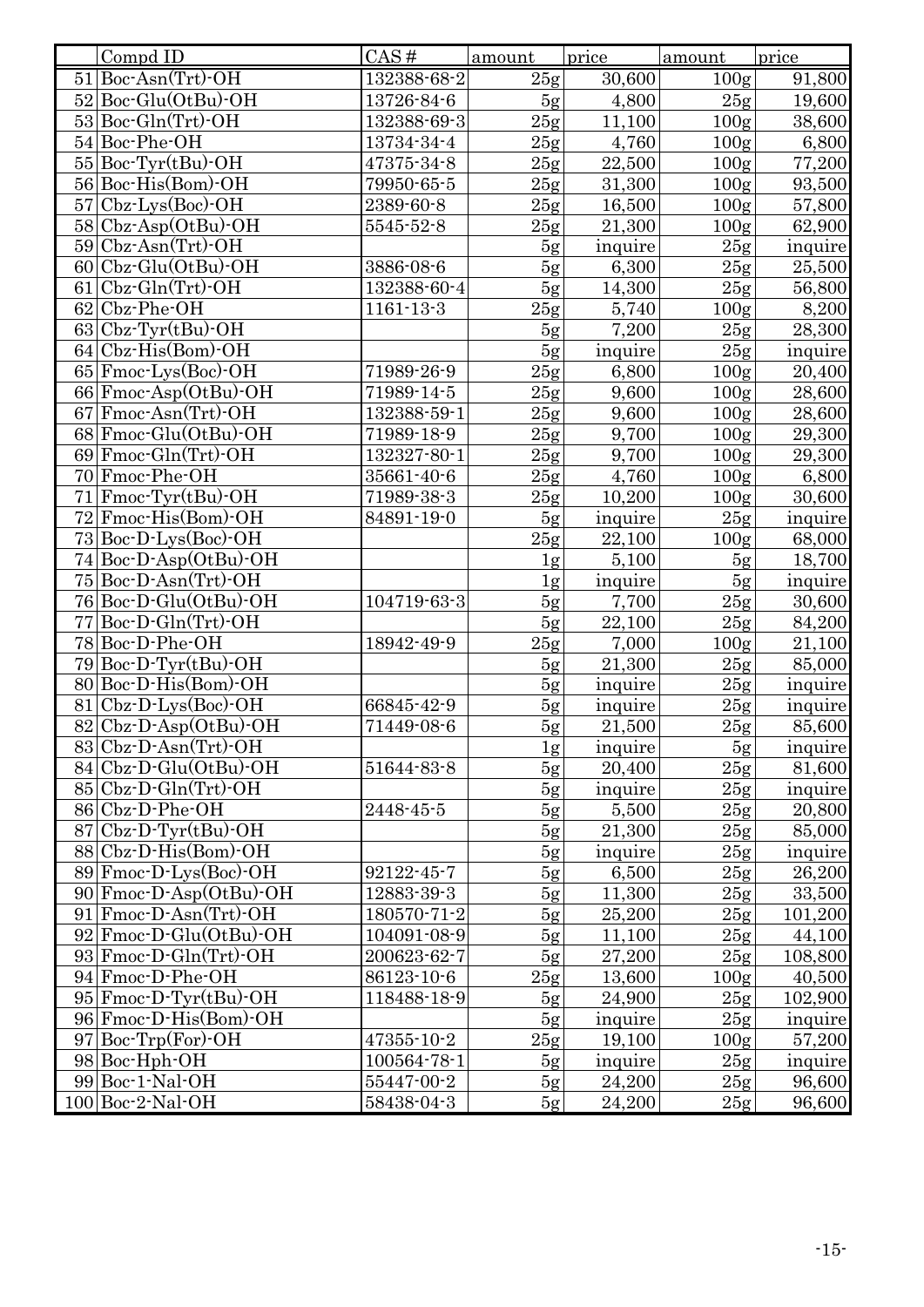| Compd ID                                                      | CAS#             | amount         | price   | amount           | price   |
|---------------------------------------------------------------|------------------|----------------|---------|------------------|---------|
| $101$ Boc $-(4-Py)$ Ala $-OH$                                 | $37535 - 57 - 2$ | 5g             | inquire | 25g              | inquire |
| $102$ Cbz-Trp(For)-OH                                         |                  | 5g             | inquire | 25g              | inquire |
| $103$ Cbz-Hph-OH                                              | 127862-89-9      | 5g             | inquire | 25g              | inquire |
| $104$ Cbz $-1$ -Nal-OH                                        | 65365-15-3       | 5g             | inquire | 25g              | inquire |
| $105$ Cbz-2-Nal-OH                                            | 65365-16-4       | 5g             | inquire | 25g              | inquire |
| $106 Cbz-(4-Py)Ala-OH$                                        |                  | 5g             | inquire | 25g              | inquire |
| $107$ Fmoc-Trp(For)-OH                                        | 152338-45-9      | 5g             | inquire | 25g              | inquire |
| 108 Fmoc-Hph-OH                                               | 132684-59-4      | 5g             | inquire | 25g              | inquire |
| 109 Fmoc-1-Nal-OH                                             | 96402-49-2       | 5g             | 31,000  | 25g              | 104,800 |
| $110$ Fmoc $-2$ Nal $-OH$                                     | 112883-43-9      | 5g             | 31,000  | 25g              | 104,800 |
| $111$  Fmoc $-(4-Py)$ Ala $-OH$                               | 169555-95-7      | 5g             | inquire | 25g              | inquire |
| $112$ Boc D Trp(For) OH                                       | 64905-10-8       | 5g             | inquire | 25g              | inquire |
| $113$ Boc $-D$ -Hph-OH                                        | 82732-07-8       | 5g             | inquire | 25g              | inquire |
| $114$ Boc $-D-1$ -Nal-OH                                      | 76932-48-4       | 5g             | 24,200  | 25g              | 96,600  |
| $115$ Boc-D-2-Nal-OH                                          | 76985-10-9       | 5g             | 24,200  | 25g              | 96,600  |
| $116 Boc-D-(4-Py)Ala-OH$                                      | 37535-58-3       | 5g             | inquire | 25g              | inquire |
| $117 Cbz-D-Trp(For)-OH$                                       |                  | 5g             | inquire | 25g              | inquire |
| $118$ Cbz $\cdot$ D $\cdot$ Hph $\cdot$ OH                    | 138812-70-1      | 5g             | inquire | 25g              | inquire |
| $119$ Cbz $\text{-}$ D $\cdot$ 1 $\text{-}$ Nal $\text{-}$ OH | 96402-43-6       | 5g             | inquire | 25g              | inquire |
| $120$ Cbz $\text{-}D\text{-}2\text{-}N$ al $\text{-}OH$       | 143218-10-4      | 5g             | inquire | 25g              | inquire |
| $121 Cbz-D-(4-Py)Ala-OH$                                      |                  | 5g             | inquire | 25g              | inquire |
| $122$ Fmoc-D-Trp(For)-OH                                      |                  | 5g             | inquire | 25g              | inquire |
| 123 Fmoc D Hph OH                                             | 135944-09-1      | 25g            | inquire | 100 <sub>g</sub> | 153,000 |
| $124$ Fmoc $\cdot$ D $\cdot$ 1 $\cdot$ Nal $\cdot$ OH         | 138774-93-3      | 5 <sub>g</sub> | 31,000  | 25g              | 104,800 |
| $125$ Fmoc $\cdot$ D $\cdot$ 2 $\cdot$ Nal $\cdot$ OH         | 138774-94-4      | 5g             | 31,000  | 25g              | 104,800 |
| $126$ Fmoc $\text{-}D\text{-}(4\text{-}Py)$ Ala $\text{-}OH$  | 205528-30-9      | 25g            | 79,300  | 100 <sub>g</sub> | 238,000 |
| $127$ Boc- $\beta$ 2-Ala-OH                                   |                  | 1g             | 45,000  | 5g               | 150,000 |
| $128$ Boc $62$ Val OH                                         |                  | 1g             | 45,000  | 5g               | 150,000 |
| $129$ Boc- $\beta$ 2-Leu-OH                                   |                  | 1g             | 45,000  | 5g               | 150,000 |
| $130 Boc-β2-Ser(tBu)-OH$                                      |                  | 1g             | inquire | 5g               | inquire |
| $131 Boc-β2-Lys(Boc)-OH$                                      |                  | 1g             | inquire | 5g               | inquire |
| $132$ Boc- $\beta$ 2-Asp(OtBu)-OH                             |                  | 1 <sub>g</sub> | inquire | 5g               | inquire |
| $133$ Boc- $\beta$ 2-Phe-OH                                   |                  | $\lg$          | 45,000  | 5g               | 150,000 |
| $134 Boc-β2-Tyr(tBu)-OH$                                      |                  | 1g             | 70,000  | 5g               | 210,000 |
| $135$ Cbz- $\beta$ 2-Ala-OH                                   |                  | 1g             | 45,000  | 5g               | 150,000 |
| $136$ Cbz- $\beta$ 2-Val-OH                                   |                  | 1g             | 45,000  | 5g               | 150,000 |
| $137$ Cbz- $\beta$ 2-Leu-OH                                   |                  | 1g             | 45,000  | 5g               | 150,000 |
| $138 Cbz-β2-Ser(tBu)-OH$                                      |                  | 1g             | inquire | 5g               | inquire |
| $139 Cbz-β2-Lys(Boc)-OH$                                      |                  | 1g             | inquire | 5g               | inquire |
| $140 Cbz-β2-Asp(OtBu)-OH$                                     |                  | 1g             | inquire | 5g               | inquire |
| $141 Cbz-\beta2-Phe-OH$                                       |                  | 1g             | 45,000  | 5g               | 150,000 |
|                                                               |                  |                |         |                  |         |
| $142 Cbz-β2-Tyr(tBu)-OH$                                      |                  | 1g             | 70,000  | 5g               | 210,000 |
| $143$   Fmoc- $\beta$ 2-Ala-OH                                |                  | 1g             | 45,000  | 5g               | 150,000 |
| $144$   Fmoc- $\beta$ 2-Val-OH                                |                  | 1g             | 45,000  | 5g               | 150,000 |
| $145$ Fmoc- $\beta$ 2-Leu-OH                                  |                  | 1g             | 45,000  | 5g               | 150,000 |
| $146$ Fmoc- $\beta$ 2-Ser(tBu)-OH                             |                  | 1g             | inquire | 5g               | inquire |
| $147$ Fmoc- $\beta$ 2-Lys(Boc)-OH                             |                  | 1g             | inquire | 5g               | inquire |
| $148$ Fmoc- $\beta$ 2-Asp(OtBu)-OH                            |                  | 1g             | inquire | 5g               | inquire |
| $149$ Fmoc- $\beta$ 2-Phe-OH                                  |                  | 1 <sub>g</sub> | 45,000  | 5g               | 150,000 |
| $150$ Fmoc $\beta$ 2 Tyr(tBu) OH                              |                  | 1 <sub>g</sub> | 70,000  | 5g               | 210,000 |